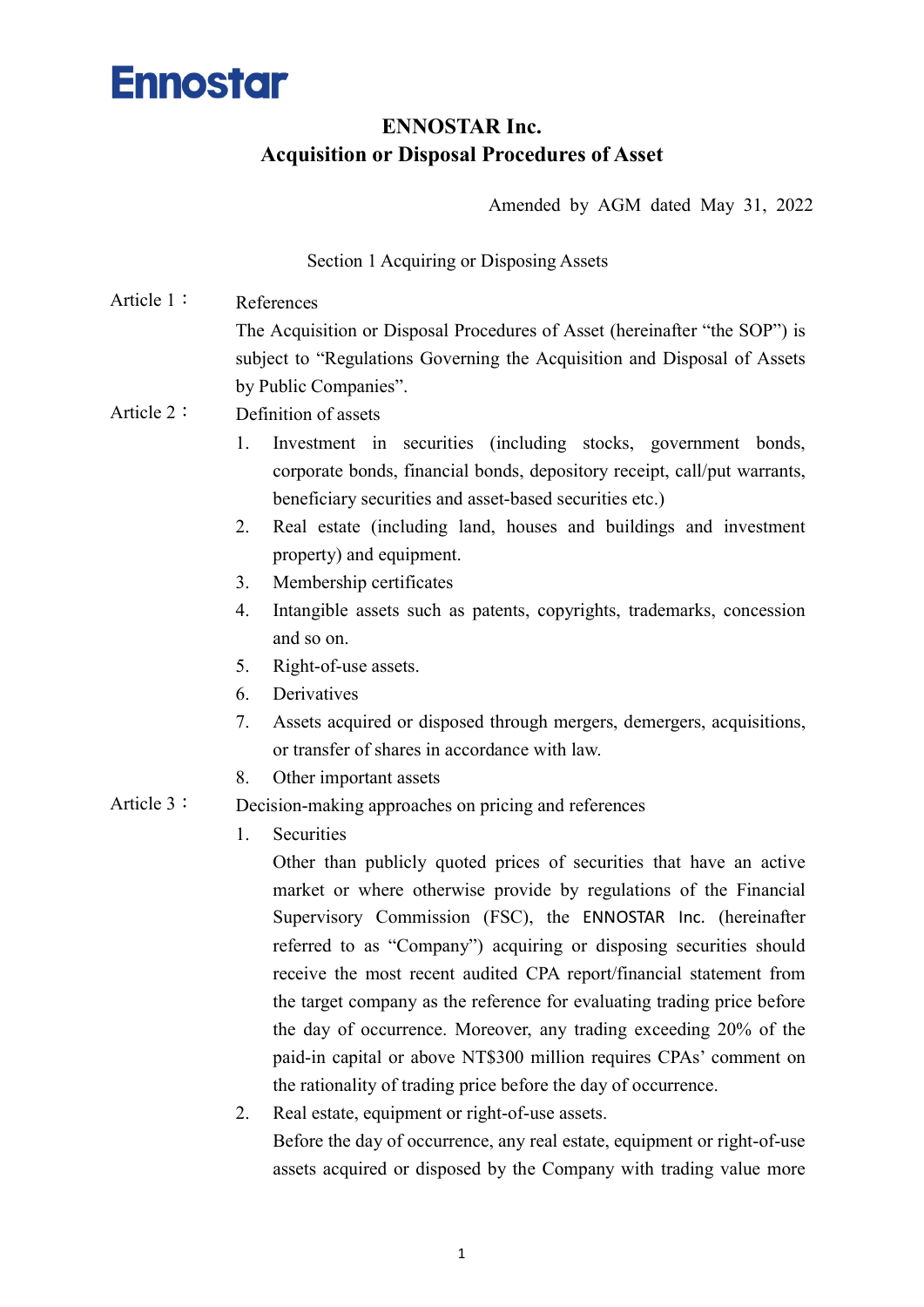than 20% of paid-in capital or above NT\$300 million are required to obtain the quotation from professionals except trading with domestic government agency, outsourcing construction projects for self-owned/rented properties, or acquiring/disposing equipment/facilities or right-of-use assets for business use. And the following regulations must be followed:

- (1) Any transaction requiring a limited price, specific or special price as reference for any special reason should be submitted for reviews and approval in advance by the Board of Directors (the "BOD"); the same procedure shall also be followed whenever there is any subsequent change to the terms and conditions of the transaction.
- (2) Where the transaction amount is NT\$1 billion or more, appraisals from two or more professional appraisers shall be obtained.
- (3) An appraisal report is required to state the following contents:
	- A. All the items required by the Regulations on Real Estate Appraisal.
	- B. Related items for the appraiser and professional.
		- (a) The name, total capital, organization structure and employment structure of the professional appraising company.
		- (b) The appraiser's name, age, education (with related evidence), the number of years working in appraisal and period, number of cases undertaken by the appraiser.
		- (c) The relationship between the professional appraising company, the appraiser and outsourced company.
		- (d) A statement of "No fraud or concealment in any statement of the appraisal report".
		- (e) The date of issuing the report.
	- C. The basic profile of the appraised target should at least include the name, feature, location and area etc.
	- D. An actual case compared with other real estate in the same area of the target.
	- E. For cases with limited or specific price range, the appraiser should evaluate whether the current conditions are still consistent with such limitation. The appraiser is also required to state the rationales and reasonability of the difference between the target and normal price, and comment on whether the limited/specific price is rationale to be the basis for transaction price.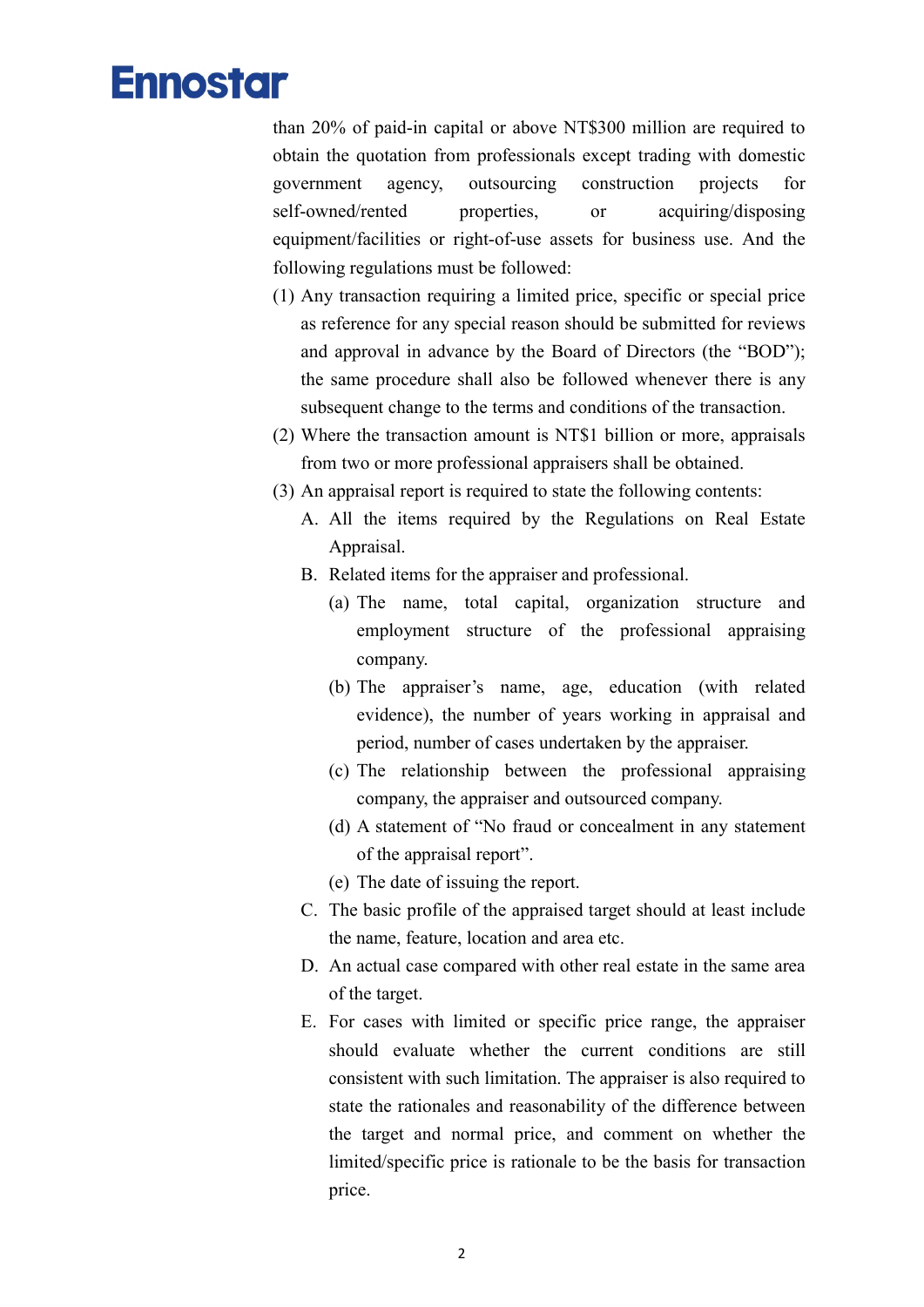- F. If the target is a contract of joint construction, the reasonable proportion of both parties should be noted.
- G. Estimate the value-added tax for lands.
- H. When the same appraiser concludes a price with more than 20% difference of the same period, whether the appraiser complies with Article 41 of Real Estate Appraiser Act is required to be investigated.
- I. The attachments should include the details of the appraisal, registration information of ownership, a copy of situated area, a brief summary of urban renewal, the map of the target where it is located, the usage certificate of different sections of the land, the photos of the current status of the target.
- (4) Except for all of the evaluation results of acquired asset made by the professional appraisers are higher than the transaction amount or all of the evaluation results of disposed asset made by the professional appraisers are lower than the transaction amount. If a professional appraiser comes up with any of the following result, the Company should consult with CPAs and the CPAs should issue definitive comments on the reasons of the difference and reasonability of the transaction price:
	- A. The appraisal result has more than 20% difference from the actual transaction amount.
	- B. The discrepancy between the appraisal results of two or more professional appraisers is 10 percent or more of the transaction amount.
- (5) No more than 3 months may elapse between the date of the appraisal report issued by a professional appraiser and the contract execution date; provided, where the publicly announced current value for the same period is used and not more than 6 months have elapsed, an opinion may still be issued by the original professional appraiser.

The "professional appraisers" refer to real estate appraiser, or other appraisers permitted by law to conduct appraising for real estate and equipment.

#### 3. Membership certificates or intangible assets or right-of-use assets Before the day of occurrence of the event, any membership certificates,

intangible assets or right-of-use assets acquired or disposed by the Company with trading value more than 20% of paid-in capital or above NT\$300 million are required to obtain CPAs' opinion on the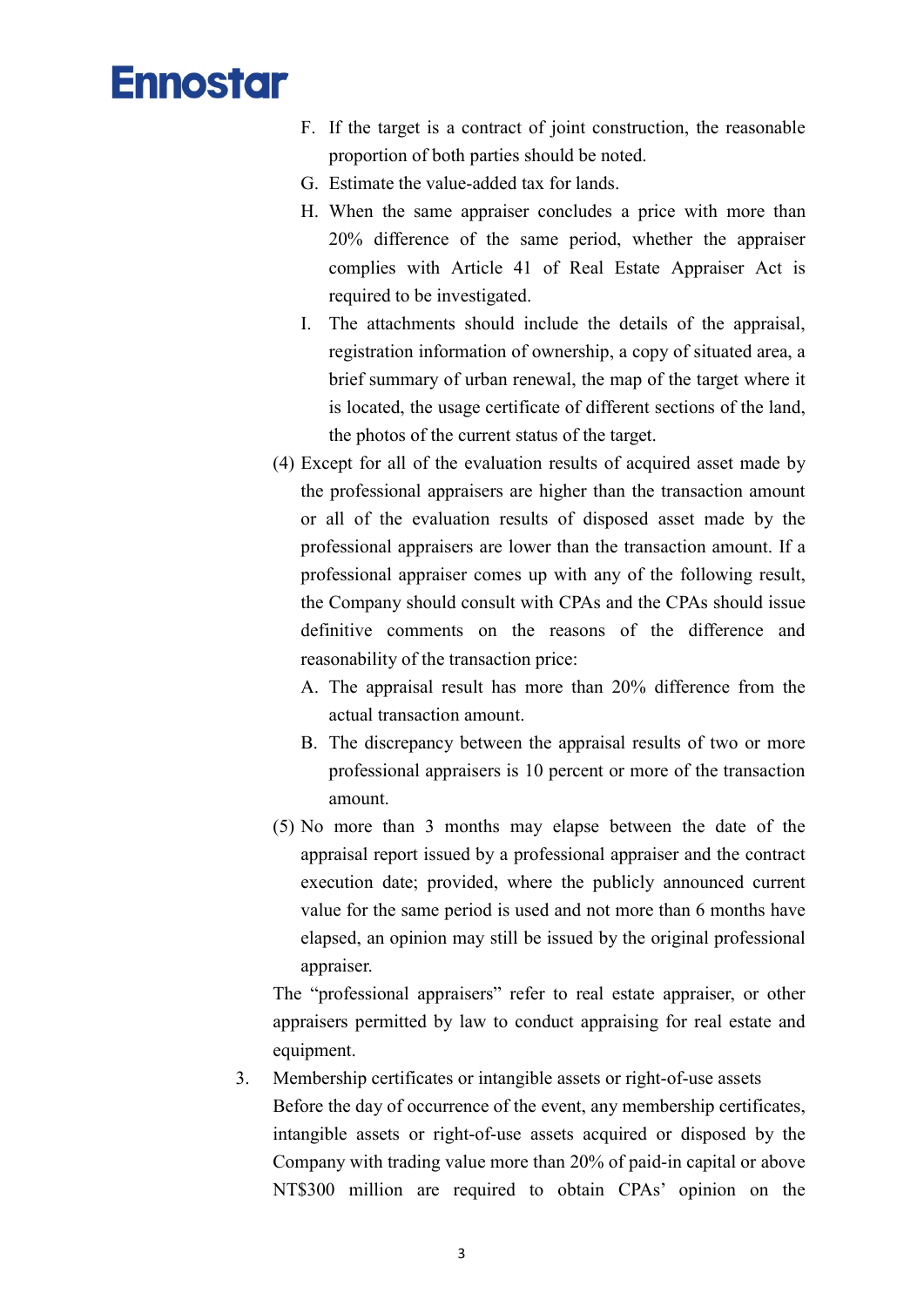reasonableness of trading price before the day of occurrence of the event.

- 4. The calculation of the transaction amounts in the first three paragraphs should be proceeded according to the regulations stated in the paragraph 2 of Act. 6, and "within the preceding year" as used herein refers to the year preceding the date of occurrence of the current transaction. Items for which an appraisal report from a professional appraiser or a CPA's opinion has been obtained need not be counted toward the transaction amount.
- 5. Derivatives

Comply with related regulations of Section 3 in "Acquisition or Disposal Procedures of Assets" by the Company.

6. Assets acquired or disposed through mergers, demergers, acquisitions, or transfer of shares in accordance with law.

Any professional appraising company and their appraisers, any accountants, legal consults, or security underwriters that provide the Company with appraisal reports and any party to the transaction shall in comply with the following regulations:

- 1. No violation of the Securities and Exchange Act, the Company Act, the Banking Act of The Republic of China, the Insurance Act, the Financial Holding Company Act, the Business Entity Accounting Act, or for fraud, breach of trust, embezzlement, falsification of documents or occupational crimes, been declared of more than one year imprisonment. However, this provision does not apply if3 years have already passed since completion of service of the sentence, since expiration of the period of a suspended sentence, or since a pardon was received.
- 2. The counterparty should not be a related party or a party with a substantive relationship.
- 3. If two or more appraisal report shall be obtained, the different professional valuers or appraisers may not be related to each other or have substantive relationships.

When issuing the appraisal report or opinion, the personnel of the preceding paragraph shall comply with the self-regulatory rules of their own industry associations and the following matters:

- 1. Professional ability, practical experience and independence should carefully assess before undertaking a case.
- 2. A case should be executed by appropriate operational procedures and should be properly planned and implemented to reach a conclusion for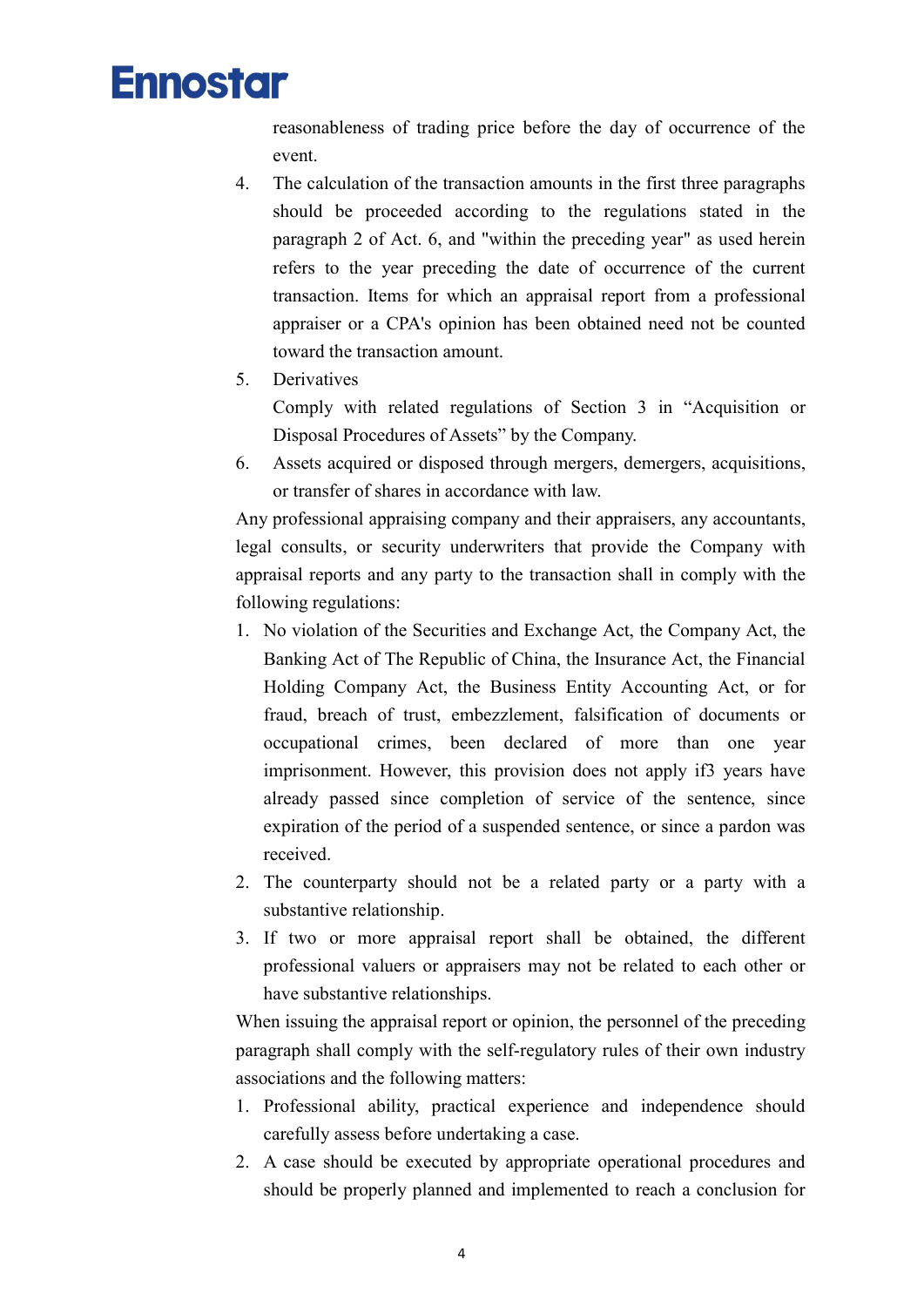

the basis of a report or opinion accordingly; the procedures, data collected and conclusions shall be carried out with details in the working paper of the case.

- 3. The data source, parameters and information used shall be evaluated item by item for appropriateness and reasonableness as the basis for the issuance of appraisal reports or opinions.
- 4. The statement shall include the professionalism and independence of the relevant personnel, the information used for evaluation is appropriate and reasonable, and the relevant laws and regulations are followed.

Where the Company acquires or disposes of assets through court auction procedures, the evidentiary documentation issued by the court may be substituted for the appraisal report or CPA's comments.

#### Article 4: Transaction cap

- 1. If the asset acquired or disposed by the Company and any subsidiary belongs to lands, real estate and equipment or right-of-use asset for business use, there will not be any limitation on the cap of transaction. If the business scope of a subsidiary is in business investment category, the amount of securities investment is not limited.
- 2. For all real estate and right-of-use asset for non business use purchased by the Company and any subsidiary, the transaction amount should not exceed 10% of the net value of the most recent financial statement.
- 3. The transaction cap of Security investment of the Company and subsidiaries is limited to 150% and 60% respectively of the net value of the most recent financial statement. The aforesaid limitation does not apply to the case when reorganizing the group's organizational structure.
- 4. The amount of investment in individual securities of the Company and its subsidiaries is limited to 50% and 30% respectively of the most recent financial statement. The aforesaid limitation does not apply to the case when reorganizing the group's organizational structure.

The amount of securities investment mentioned above should be calculated in accordance with initial investment cost.

- Article 5: Delegation, execution unit and decision-making procedure of transaction conditions
	- 1. Acquisition procedures of real estate and equipment or right-of-use asset:

the acquisition of the Company's real estate and equipment and right-of-use asset should be authorized to the responsible managers within their delegation after the execution unit proposes a budget and approved by the BOD. In the case of emergency, any case under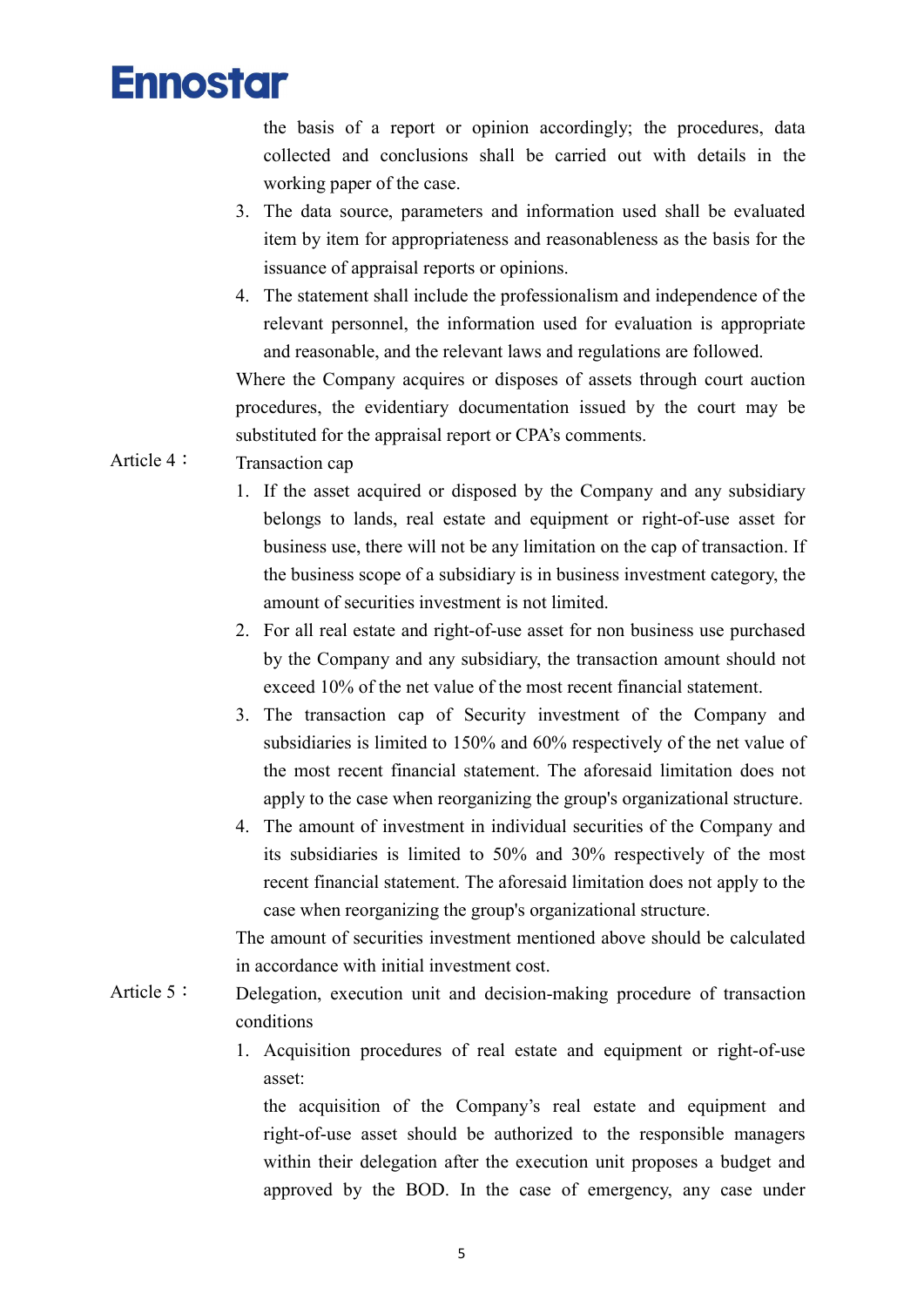NT\$100 million is authorized by the President to review and approve. Any case from NT\$100 million to NT\$300 million should be reviewed and approved by the chairman and submitted to the next nearest BOD meeting for report. Any case more than NT\$300 million is required to be submitted to the BOD for deliberation and approval.

- 2. Procedure of disposing real estate and equipment and right-of-use asset: Any discarding or selling of real estate and equipment and right-of-use asset by the Company require a statement of reasons via special project from the original user. Any case with the higher of on-par value and appraisal value under NT\$50 million after quoting, price comparison and negotiation by the manager of the assets should be approved by the President. For cases from NT\$50 million to NT\$100 million, the Chairman should review and approve. Any application above NT\$100 million requires the BOD' review and approval.
- 3. Acquisition and disposal procedure for investment on securities

|  | 1) Authority Matrix     |                        |                   |          |            |  |  |
|--|-------------------------|------------------------|-------------------|----------|------------|--|--|
|  | Items                   | Amount per             | Authorized signer |          |            |  |  |
|  |                         | time                   | President         | Chairman | <b>BOD</b> |  |  |
|  | Strategic<br>securities | below 300<br>millions  | review            | approve  |            |  |  |
|  |                         | exceed 300<br>millions |                   | review   | approve    |  |  |
|  | Short-term              | below 100<br>millions  | approve           |          |            |  |  |
|  | securities *            | exceed 100<br>millions | review            | approve  |            |  |  |

(1) Authority Matrix

- \* The purpose of short-term security is for Short-term fund transfer, it includes buy/sell short-term notes, repo/resell bounds, bound fund, currency fund and Structured/linked deposits with a principle guaranteed.
- (2) Executive unit: The investment project will be undertaken by the Finance and Risk Management Office or the Investment Management Office.
- 4. The acquisition and disposal procedures of intangible assets, right-of-use assets or membership cards: The execution unit is required to prepare related information and submit to the BOD for deliberation and approval.
- 5. Assets acquired or disposed through mergers, demergers, acquisitions, or transfer of shares in accordance with law and other important assets: The BOD should be entitled to deliberate and approve.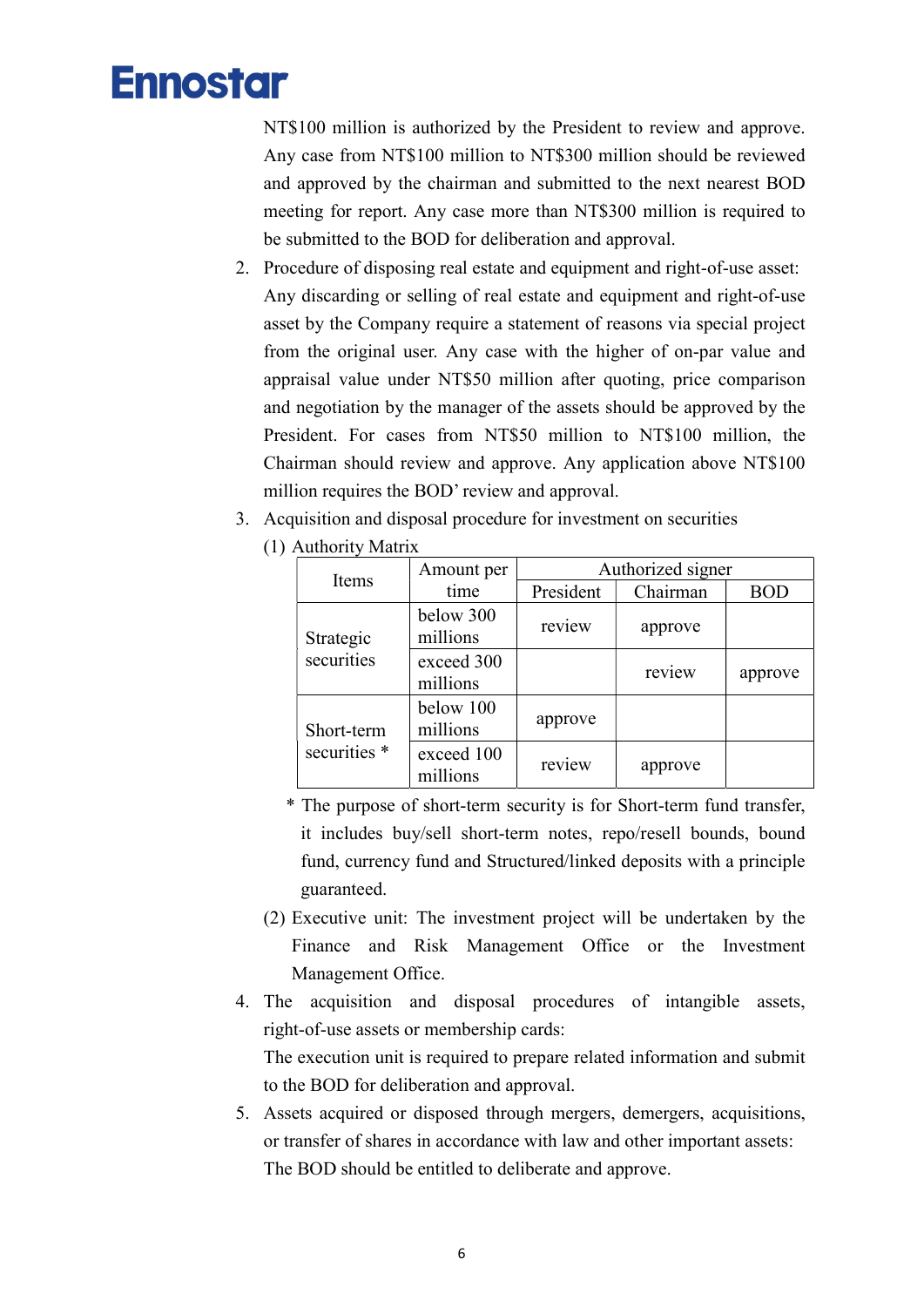When the Company acquires or disposes any asset compliant with the afore-stated regulation or other laws that require approval from the BOD but some directors express objection with record or written statement, the Company should send this information to each supervisor.

When the Company has independent director in place, the Company should consider each independent director's comment when submitting any application of acquiring and disposing assets to the BOD for discussion in compliance with paragraphs 1 to 5. In case of any objection or comment to put hold of the application, the meeting notes of the BOD should be noted.

When the Company has formulated the Audit Committee, any major transaction of assets or derivatives should receive approval from 50% or more members of the Audit Committee and submit to the BOD for approval.

The afore-stated cases should obtain concurrence of 2/3 or more members from the BOD' directors if they do not receive the approval from 50% members in Audit Committee. And this situation, along with the resolution of Audit Committee, should be noted in meeting notes.

The afore-stated "Audit Committee members" and afore-stated "all directors" refer to those who are actually performing duty currently.

Article 6: Procedure of promulgation and declaration

The Company is liable to announce and declare on websites appointed by regulators in regulated format within 2 days after the occurrence of any of the following incident (hereinafter "the occurrence date") when acquiring or disposing assets:

- 1. Obtain or dispose real estate or right-of-use assets from related parties; obtain or dispose the assets not aside from real estate or right-of-use assets with trading value of 20% of the Company's paid-in capital or that of 10% of total asset or more than NT\$300 million; provided, this shall not apply to trading of domestic government bonds or bonds under repurchase and resale agreements, or subscription or redemption of domestic money market funds which is issued by domestic security investment trust entity.
- 2. Merger, demerger, acquisition, or transfer of shares.
- 3. The loss incurred from derivatives transaction reaching the limits on aggregate losses or losses on individual contracts based on rules in the procedures adopted by the Company.
- 4. Acquire or dispose equipment or right-of-use assets which for business use and Trading partner is not related parties, transaction amount is to one of the following requirements: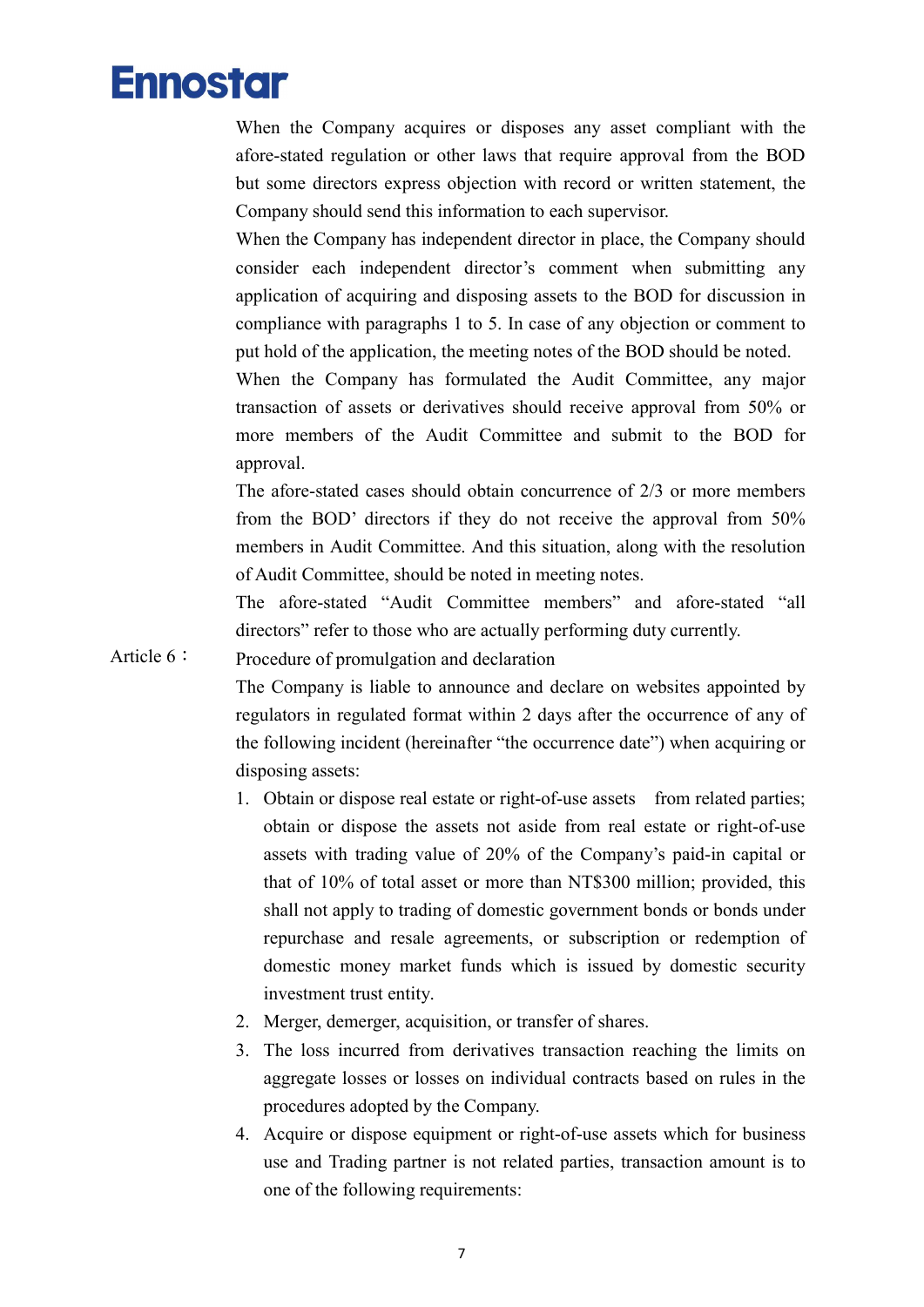- (1) The Company paid-in capital is less than NTD Ten (10) billion, the transaction amount is above NTD five hundred (500) million.
- (2) The Company paid-up capital is above NTD Ten (10) billion, the transaction amount is above NTD one (1) billion.
- 5. The Company acquires real estate via outsourcing construction on self-owned lands or outsourcing construction on leased lands, or joint construction and separate sales, and furthermore the transaction counterparty is not a related party, and the amount the company expects to invest in the transaction is above NTD five-hundred (500) million.
- 6. Other than the above 5 types of transactions or investment in the mainland China area, or any other cases worth more than 20% paid-in capital of the Company or NT\$300 million, the following situations shall not be applicable:
	- (1) Trading of domestic government bonds or foreign government bonds whose sovereign credit rating is not lower the one of our country.
	- (2) Trading of bonds under repurchase/resale agreements, or subscription or redemption of domestic money market funds which is issued by domestic security investment trust entity.

Each of the above-stated transaction value is calculated by any of the following formula:

- 1. Total of each individual transaction
- 2. The transaction total of the same person accumulated in one year from acquiring or disposing the same type of targets
- 3. The transaction total accumulated in one year from acquiring or disposing (cumulative acquisitions and disposals, respectively) on the same project to develop real estate or right-of-use assets.
- 4. The transaction total accumulated in one year from acquiring or disposing (cumulative acquisitions and disposals, respectively) the same security.

The above-stated "investment in the mainland China area" stated in first Paragraph of this Article refers to investments in the mainland China area approved by the Ministry of Economic Affairs Investment Commission or conducted in accordance with the provisions of the Regulations Governing Permission for Investment or Technical Cooperation in the Mainland Area.

The above-stated "the occurrence date" stated in first Paragraph of this Article, in principle, refers to the contract signature date of transactions, payment date, engaged transaction date, transmission date, resolution date of the BOD, or the date confirming other transaction counterparties or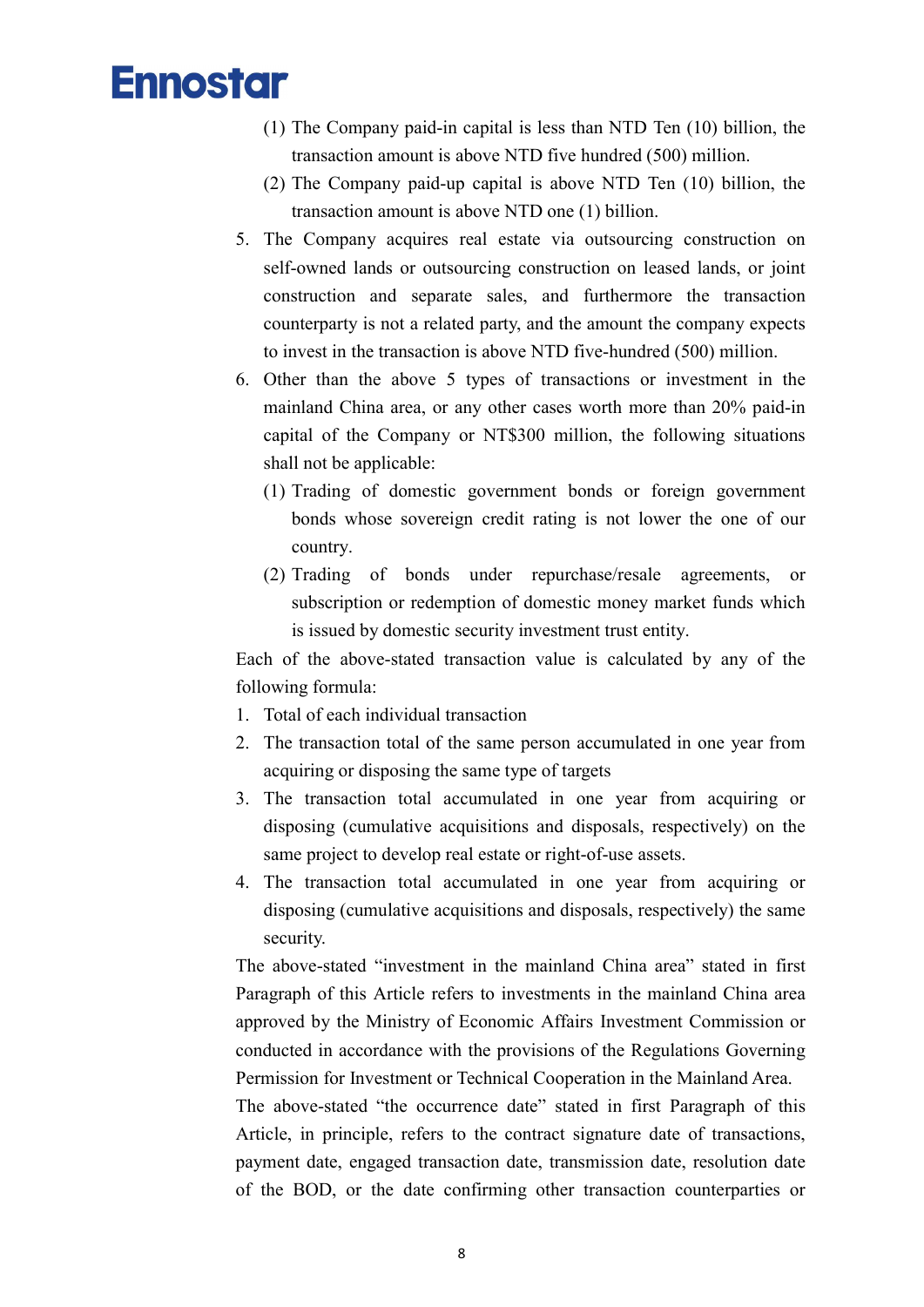transaction price, whichever occurs first. However, for the investments requiring regulators' approval, "the occurrence date" refers to any of the above dates or the date receiving regulator's approval, whichever happens first.

The "within one year" mentioned in Paragraph B refers to the one year before "the occurrence date". The dates already announced may be exempt from the calculation.

The Company should update the status of derivatives transaction of the Company, and subsidiaries of non-listed companies in Taiwan as of last month end to website appointed by regulators in regulated format prior to 10<sup>th</sup> of every month.

Article 7: Procedure to control acquisition or disposal of assets by subsidiaries

- 1. The Company should supervise each subsidiary to formulate a SOP regarding acquiring and disposing assets.
- 2. When each subsidiary acquire or dispose any asset, they should provide related data to the mother company and proceed with acquisition or disposal process after taking reference from the comments of related parties in the mother company.
- 3. For subsidiaries of the Company that are not listed companies and meeting the declaration requirements stipulated in Article 6 of the SOP, unless investment is their professional business and except for trading for securities in domestic/overseas stock exchange house or business areas of security companies, the Company should take care of the announcement and declaration details.
- 4. In the declaration requirements of the Company and its subsidiaries subject to the sentence "paid-in capital or total asset of the Company" refers to the paid-in capital or total asset of the Company.
- Article 8: Content of promulgation and declaration

The Company should comply with regulators' related rules to declare the items requiring to be made public based on the afore-stated regulations.

Article 9: Correction of announcement/declaration

When the Company needs to make correction for any announcement items based on Article 6, the Company is required to make promulgation for the entire content again.

After declaring transactions based on Article 6, the Company is required to announce and declare on websites appointed by regulators in regulated format within 2 days from the date on which known for the occurrence of any of the following incident (hereinafter "the occurrence date")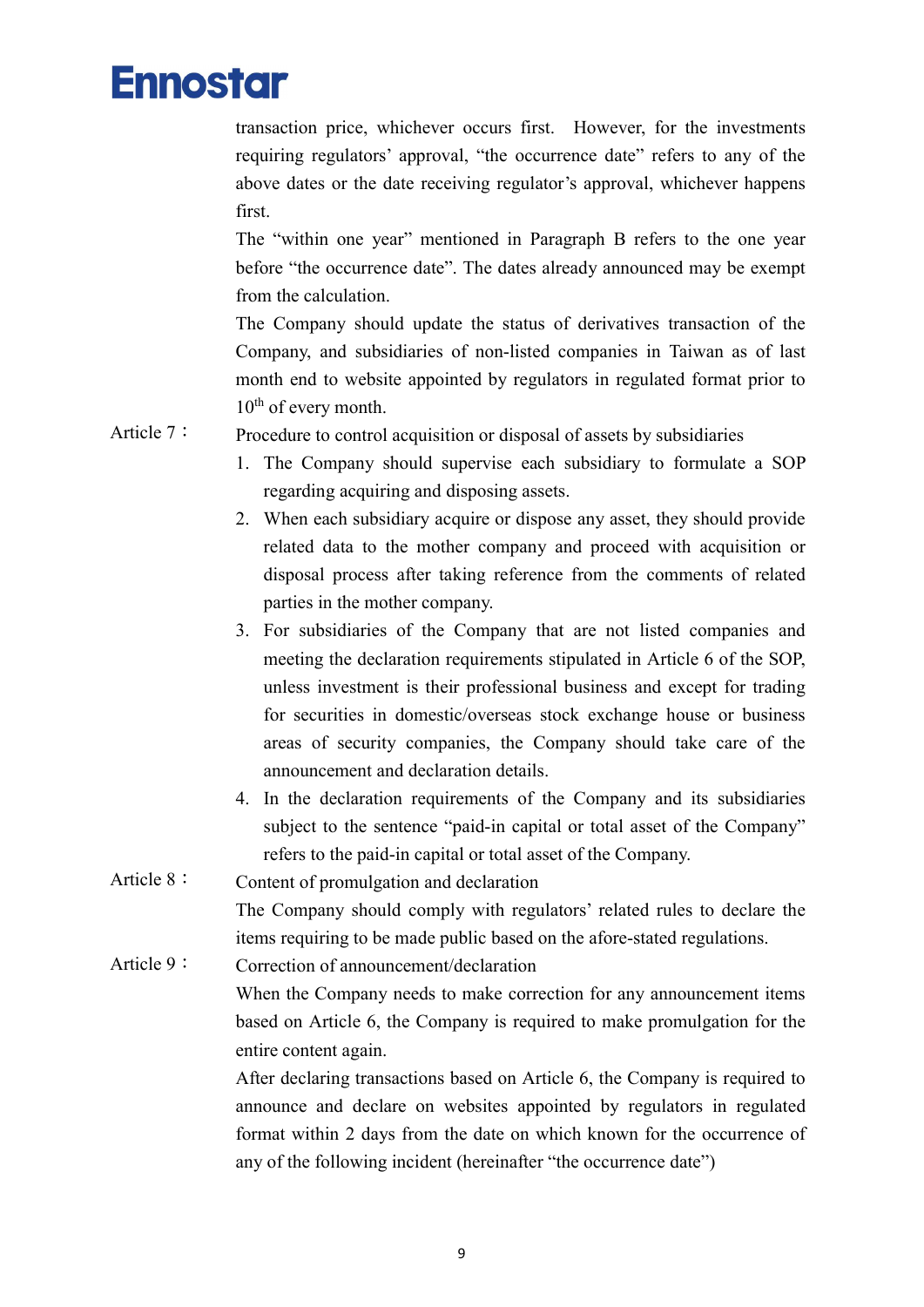- 1. Any change/termination/cancellation of the contracts related to the original transaction contract.
- 2. Any merger, demerger, acquisition, or transfer of shares is not completed by the due date subject to the contract.
- 3. Any changes in the announced content.

#### Article 10: Data retention

When the Company acquires or disposes any asset, the Company should retain all related contracts, meeting notes, records, appraisal reports, letter of comments by the CPAs, lawyers or security underwriters in the Company. Unless otherwise stipulated by laws, all the documents should be preserved for at least 5 years.

#### Section 2 Related parties trading

Article 11: When acquisition or disposal of real estate occurs between the Company and related parties, the Company should not only follow the rules of this Section on related resolution procedures and evaluating the reasonability of transaction conditions but also may provide the appraisal report made by professional appraiser or CPA's comments as stated in previous section when the transaction amount is over 10% of the Company's total asset. The transaction amount mentioned in the previous paragraph should be calculated in accordance with the regulations stated in paragraph 4 of Act. 3.

When judging whether the transaction counterparty is a related party or not, the Company should consider not only legal ties with the counterparty, but also de facto relationship.

- Article 12: When acquisition or disposal of real estate and right-of-use assets occurs between the Company and related parties or the transaction amount of trading the assets aside from real estate or right-of-use assets is reaches 20% or more of the Company's paid-in capital, 10% or more of total asset, or more than NT\$300 million, except in trading of domestic government bonds or bonds under repurchase and resale agreements, or subscription or redemption of domestic money market funds which is issued by domestic security investment trust entity. The Company should submit the following information to the BOD for approval and recognition by the supervisors to before signing the contract and paying the amount:
	- 1. The purpose, necessity and estimated effectiveness of such acquisition or disposal of assets.
	- 2. The reason(s) of choosing this related party for such transaction.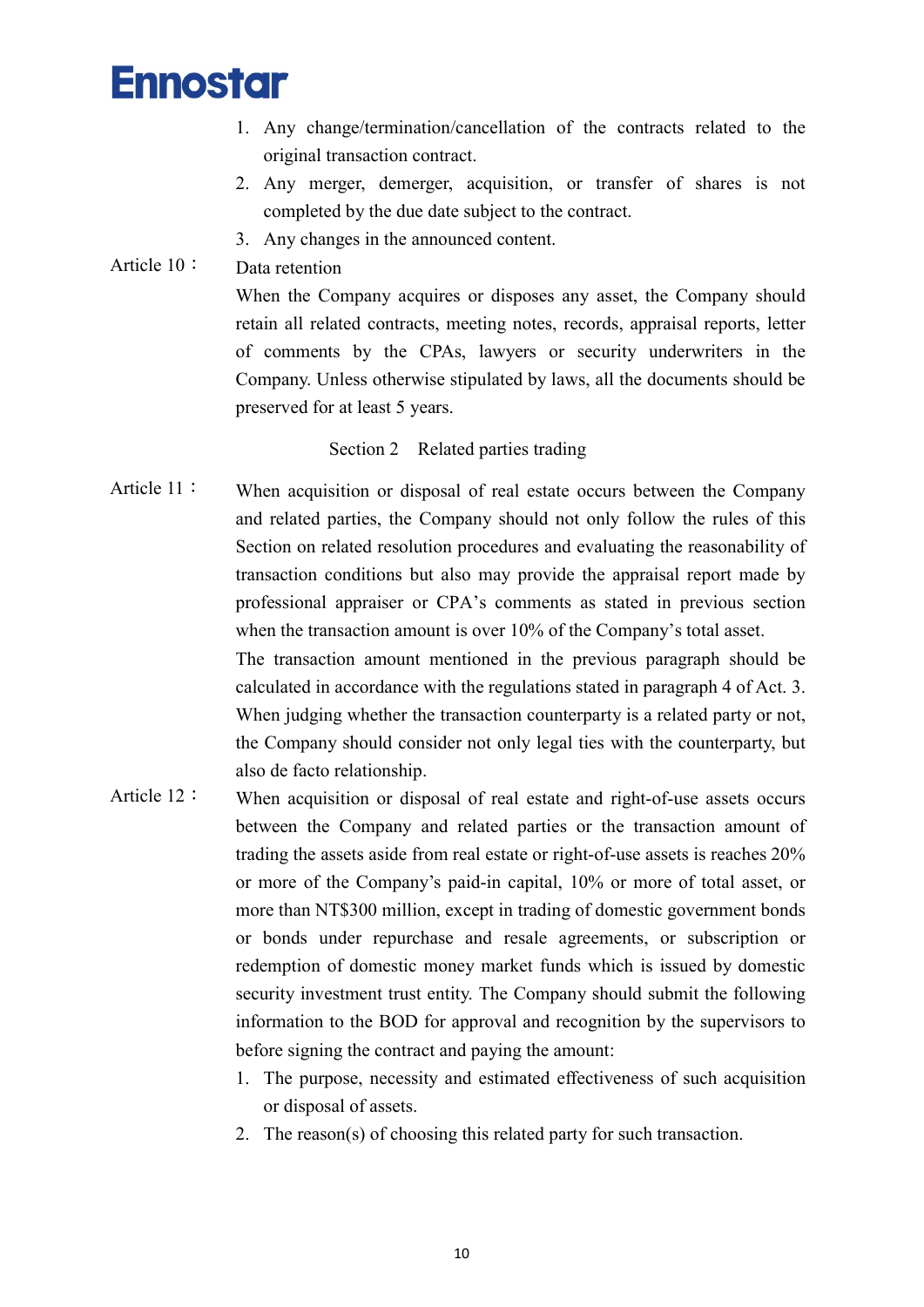- 3. Acquiring real estate or right-of-use assets from related parties, related data on evaluating the estimated transaction conditions based on Article 13 and 14.
- 4. The original acquisition date and price of the related party, the relationship between the counterparty and its company and related party etc.
- 5. An estimate table of cash revenue/expenditure for the following 12 months after the estimate contract date, and evaluation on the necessity of the transaction and reasonability of capital utilization.
- 6. The appraisal report made by the professional appraiser or CPA's comments as stated in the previous paragraph.
- 7. The limitations of this transaction and other important agreements.

If the Company and its subsidiaries or subsidiaries that directly or indirectly hold 100% of the issued shares or total capital engaged in the following transactions with each other is under NTD1,000 million, the chairman is authorized to determine the execution and then submitted to the board meeting to have it approved.

- 1. Obtain or dispose of equipment for business use or its right-of-use assets.
- 2. Acquiring or disposing of the real estate right-of-use assets for business use.

When the Company has independent director in place, the Company should consider each independent director's comment when submitting any application of acquiring and disposing assets to the BOD for discussion. In case of any objection or comment to put hold of the application, the meeting notes of the BOD should be noted.

When the Company has formulated the Audit Committee, any matters requiring supervisors' recognition per Paragraph 1 should receive approval from 50% members of the Audit Committee and submit to the BOD for approval.

The afore-stated cases should obtain concurrence of 2/3 members from the BOD' directors if they do not receive the approval from 50% members in Audit Committee. And this situation, along with the resolution of Audit Committee, should be noted in meeting notes.

The afore-stated "Audit Committee members" and afore-stated "all directors" refer to those who are currently performing their duties.

If the Company or the Company's subsidiary whose shares have not been domestic publicly issued has any transaction related to the first item described whose amount reaches 10 percent or more of the Company's total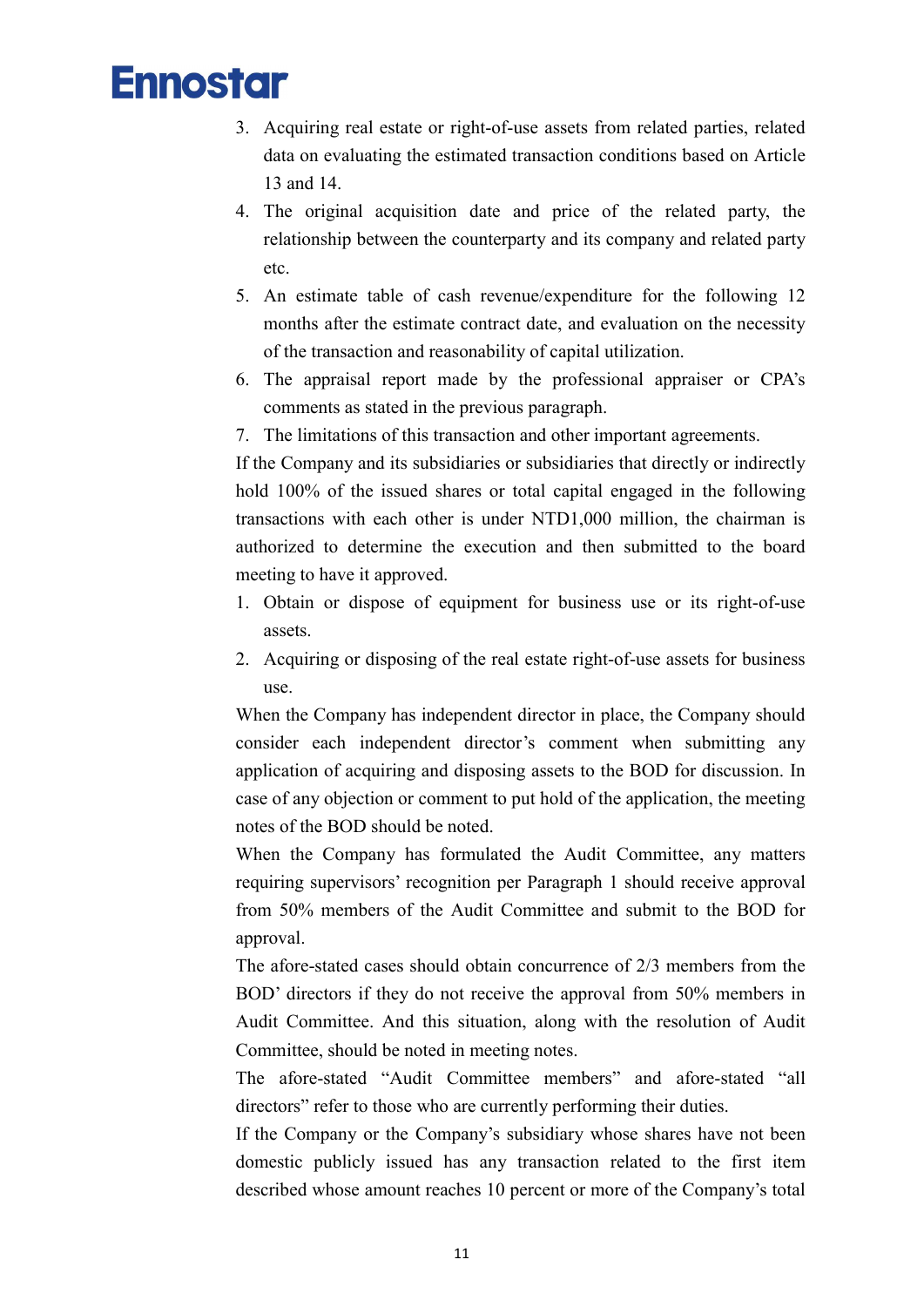asset, the Company should submit the relevant information to the shareholders meeting and gain the approval before entering into a transaction contract and making any payment. However, this restriction shall not apply to the transaction within the Company, the subsidiaries or its subsidiaries.

The calculation for the transaction amount of the first item and aforementioned item shall abide by the paragraph 2 of Article 6. "Within the preceding year" refers to the year preceding the date of occurrence of the current transaction. Items duly submitted to shareholders meeting, approved by the Board of Directors and recognized by the supervisors need not be counted toward the transaction amount.

- Article 13: The Company should evaluate the reasonability of transaction cost when acquiring real estate or right-of-use assets from related parties with the following methods:
	- 1. Other than the original transaction price, add all necessary interest incurred from the capital and costs liable for the buyer pursuance to related laws. The "necessary interest cost of funding" is based on the weighted average interest rate of the loan for assets procured of the same year. However, it should not exceed the highest interest rate among financial institutes promulgated by Ministry of Finance.
	- 2. If any related has pledged a mortgage to any financial institute with the target asset, the financial institutes should have evaluated a total value of the target against the loan. However, the loan-to-value decided by the financial institute should be more than 70% and the loan period must exceed more than one year. Nonetheless, this rule does not apply to the case when any of the financial institute or transaction counterparty is the related party.

When purchasing or leasing the lands and houses of the same target together with other parties, the Company should follow any of the above-stated methodologies to calculate the value of the lands and houses.

The Company should evaluate the cost of real estate or right-of-use assets subject to Paragraph 1 and 2 when acquiring real estate or right-of-use assets from related parties, and consult with CPA for review and issue definitive comments.

When any of the following situations applies to the acquisition of real estate or right-of-use assets by the Company, Article 12, instead of the afore-stated 3 regulations, shall be the basis:

1. The real estate or right-of-use assets was inherited or given to the related party.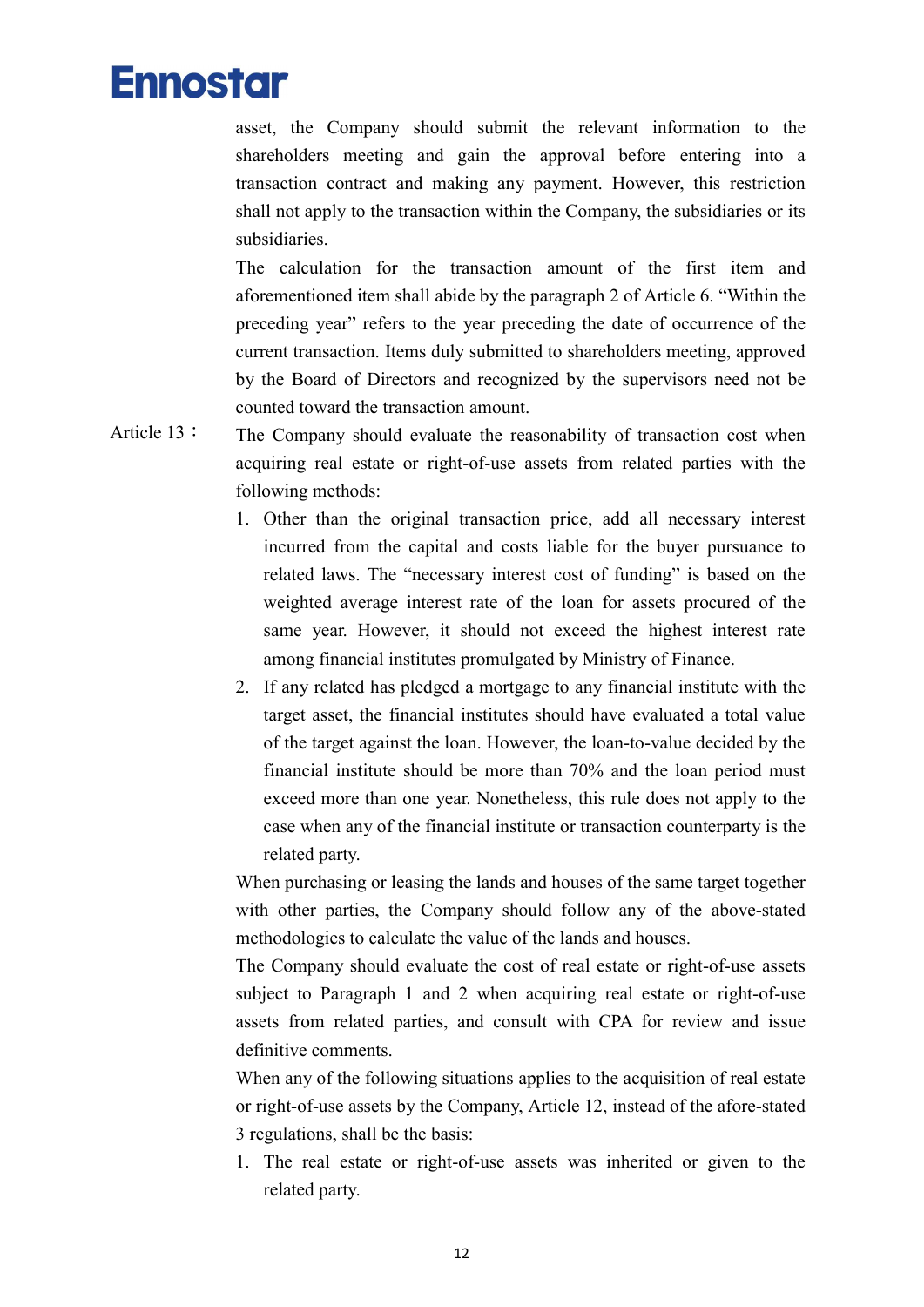- 2. The acquisition of the real estate or right-of-use assets (by contract) by the related party has exceeded more than 5 years of the contract date of the transaction.
- 3. The real estate was acquired from signing a joint construction contract with the related party, or through engaging a related party to build real property, either on the company's own land or on rented land.
- 4. The Company and its subsidiaries, or subsidiaries that directly or indirectly hold 100% of the issued shares or total capital, acquire the real estate right-of-use assets for business use.
- Article 14: The Company should follow the regulations in Article 15 when the evaluation result is lower than the actual transaction price following the assessment standards in Paragraph 1 and 2 in the afore-stated article. However, such rule does not apply to any of the following, especially when object evidence is provided and the professional appraiser of real estate and CPA both issue comments on the reasonability of such transaction:
	- 1. The related party provides evidence subject to any of the following criteria when acquiring pure lands and initiate construction:
		- (1) For pure lands, the rules of the above-stated article shall apply. For houses, the sum of the building cost and a reasonable construction profit for the related party exceeds the actual transaction price. The "reasonable construction profit" refers to the average operating gross rate of the construction department of the related party in the recent three years or the gross rate of construction industry announced by Ministry of Finance, whichever is lower.
		- (2) Any other cases of transaction with non related parties for the other floors of the target's housing lands or adjacent areas with similar areas. And the transaction conditions are similar to the case of the related party based on the transaction practices of real estate or lease in terms of the reasonable number of floors or after evaluating the price differentiation of the same area.
	- 2. The real estate by purchasing or by leasing to acquire the right-of-use assets which the evidence is proposed by the Company has transaction conditions similar to other cases of transactions with non related parties in the same neighborhood in a year and with similar areas.

The above stated "transactions in the same neighborhood", in principle, refers to the area within 500 meters in the same, or adjacent, streets/roads, or any similar case based on publicly announced current value. The "similar areas," in principle, refer to more than 50% of the areas of the transaction targets with non-related parties. The "one year" refers to 12 months prior to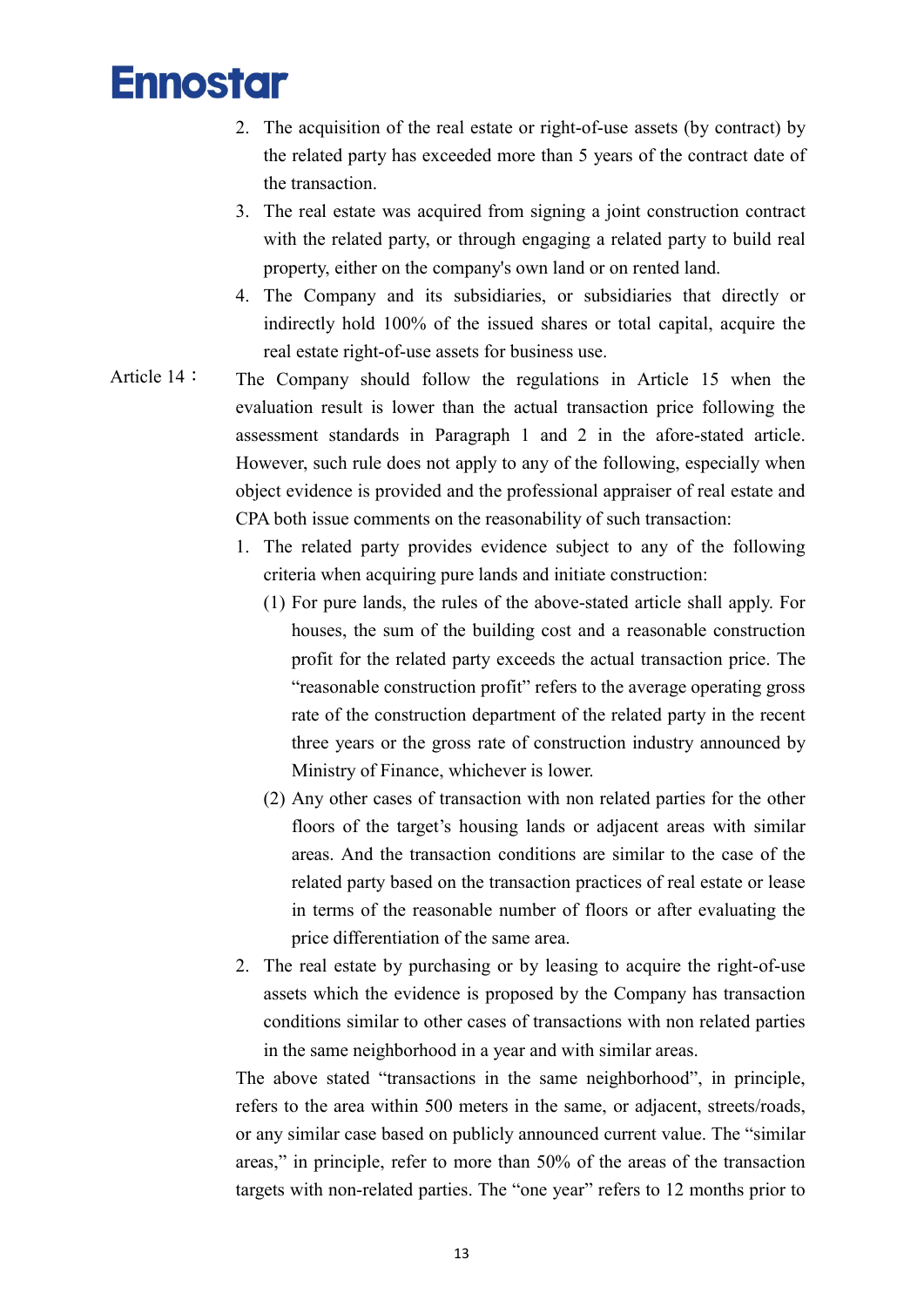the de facto date of acquiring the real estate or right-of-use assets this time.

- Article 15: When the evaluation result of the Company based on Article 13 and 14 for acquiring real estate or right-of-use assets from related parties is lower than the transaction price, the Company should comply with the following:
	- 1. Pursuant to Paragraph 1 Article 41 of Securities & Exchange Act, the Company should reserve a special earned surplus for the difference between the transaction price and assessed cost of real estate or right-of-use assets. The Company should not distribute or reallocate the amount to recapitalization stocks. If the public company follows Equity Method for investments, the one should also reserve special earned surplus proportionally based on the regulation in Paragraph 1 Article 41 of Securities & Exchange Act.
	- 2. The supervisors should comply with the regulations in Article 218 of Company Act.
	- 3. The Company should submit the follow-up status of Subparagraph 1 and 2 to Shareholders' Meeting and disclose the details of transactions in the Annual Report and Prospectus.

The Company shall provide a special surplus reserve in accordance with the provisions of the preceding paragraph. The assets purchased or leased at a high price shall be recognized as a loss or disposed or termination of the lease or may be properly compensated or reinstated, or there is other evidence provided with no unreasonable situations, and with the consent of the competent authority, the special surplus reserve shall be utilized.

The 2 rules of the above-stated paragraphs should be applicable when other evidence proving abnormal transactions is discovered when acquiring real estate or right-of-use assets from related parties.

Section 3 Derivatives Transaction

- Article 16: Transaction principles and policies
	- 1. Transaction types:

The derivatives transactions of the Company refers to the contracts of which the value derives from specific interest rates, price of financial tools, merchandise prices, exchange rates, indices, price or rate index, credit rating, or credit index or other index, including forwards (excluding insurance contracts, guaranty of contract, after-sale service guarantee, long-term lease contracts and long-term purchasing/sales contracts), options contracts, futures contracts, Leverage margin contract, swap contracts, hybrid contracts combining the above contracts; or hybrid contracts or structured products containing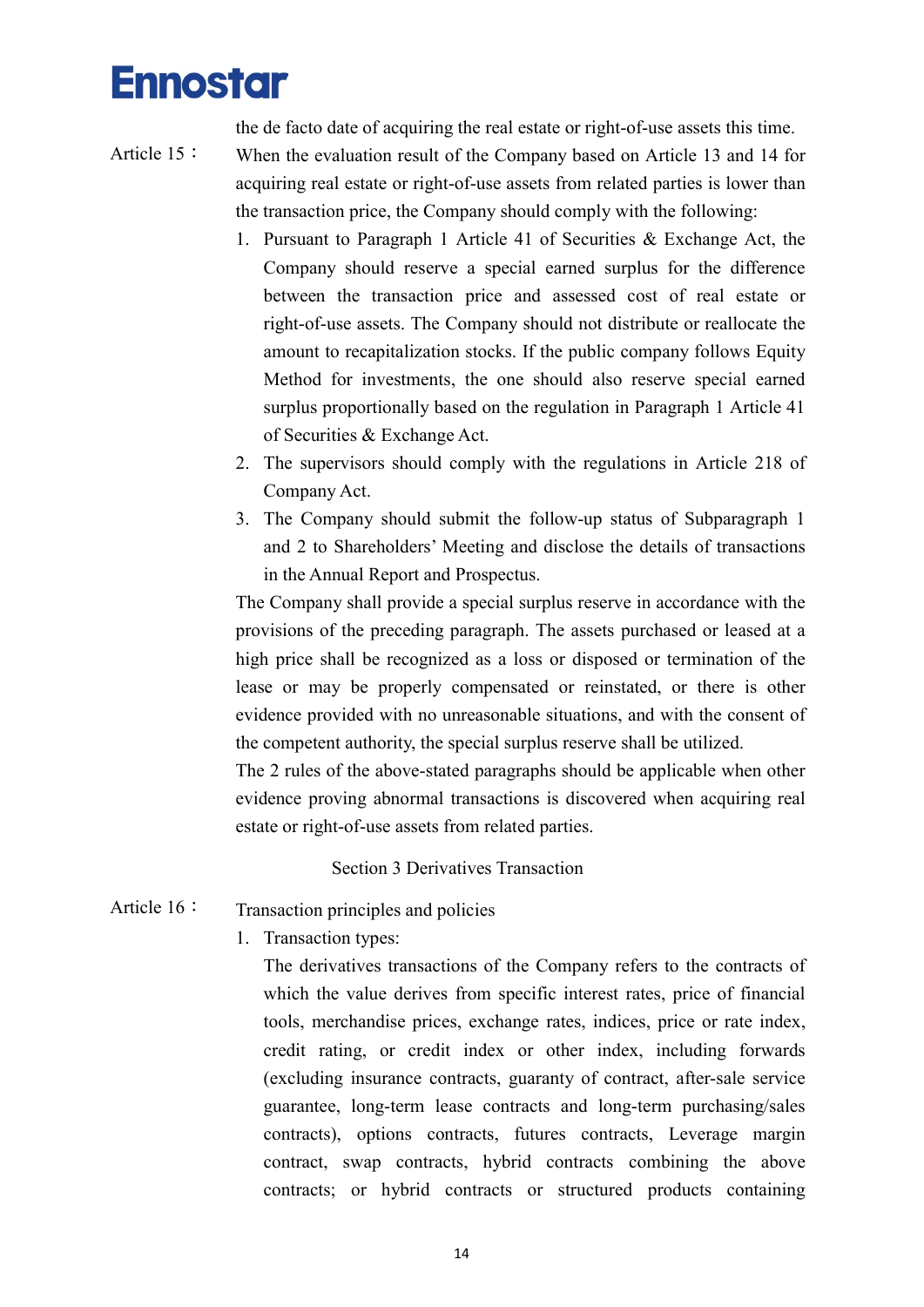

embedded derivatives. Any other products require the approval from the chairman before transaction.

2. Management or hedging strategies:

Transaction of derivatives should focus on hedging; the targets of the transactions should also be banks having business relationship with the Company to avoid credit risk.

- 3. Delegation:
	- (1) Treasury Department: Treasury Department is responsible for FX management system, such as collecting market information, judging the market tread and risks, becoming familiar with financial products and transaction skills etc. Treasury Department, under the instruction of its head, is authorized to control FX positions based on the Company's internal policy on risk hedging.
	- (2) Accounting Department: Accounting Department controls the entire FX position, settles the realized and unrealized exchange P/L on a regular basis for Treasury Department to decide their hedging practices.
- 4. Evaluation of performance:

For any transaction on derivatives, the trader(s) should mark down the details (such as amount, exchange rate, banks, maturity date etc) on the summary of unwinding position in order to control P/L. In addition, the FX exchange P/L should be settled on a monthly, quarterly and annually basis.

- 5. Total facility of master agreement and all/individual loss limit:
	- (1) Total facility of master agreement shall be pursuant to the risk position (net) of the Company.
	- (2) All/individual loss limit:

The trading on derivatives of the Company is for hedging purpose. The loss cap for all/individual contract is 15% of the contract value. However, in the case of any major negative impact related to exchange rates or interest rates, the Company should convene a meeting to gather all related parties and discuss solutions.

#### Article 17: SOP

The derivatives transaction of the Company is practiced as the following delegations: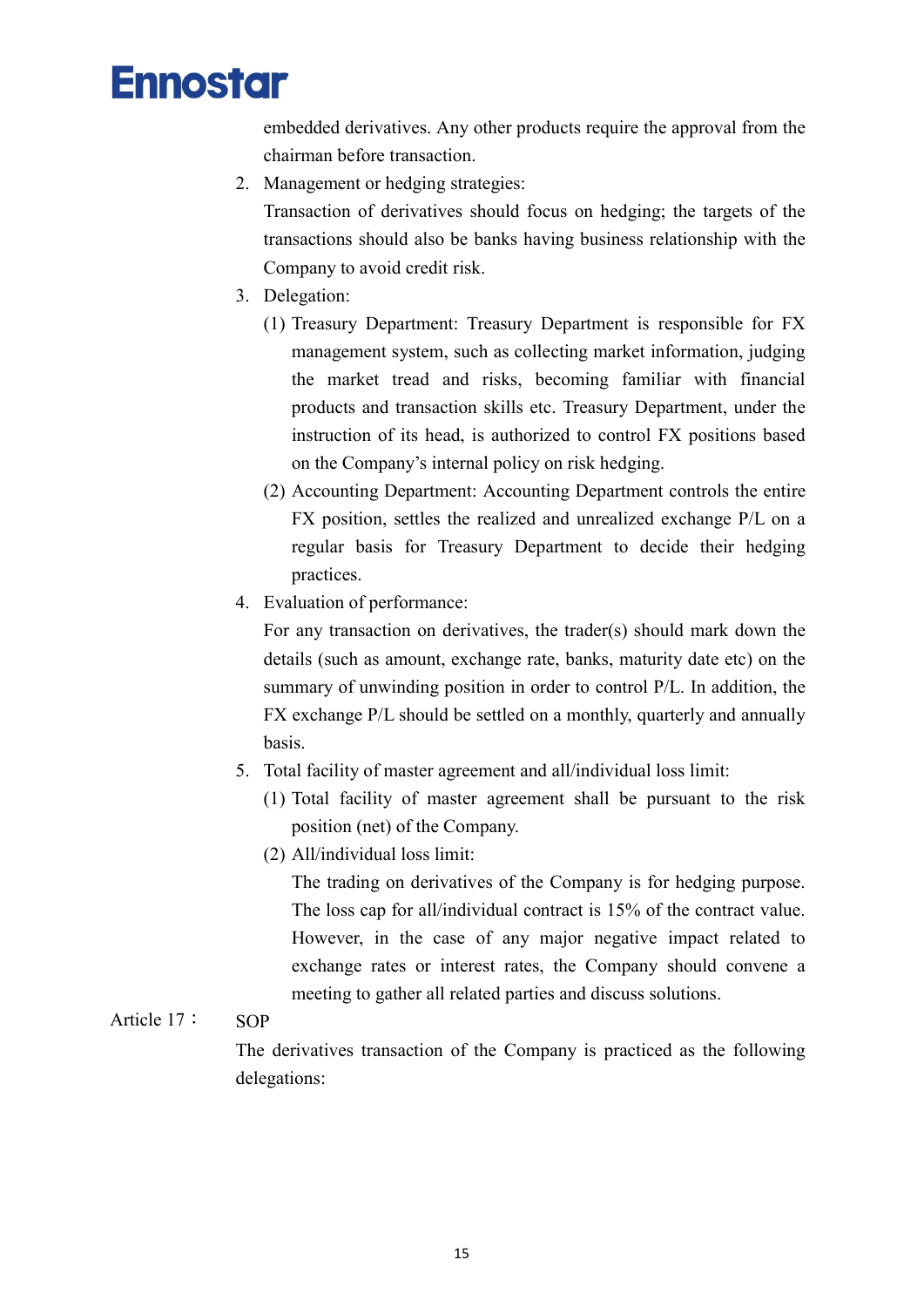- 1. Facilities authorization:
	- (1) Forwards (including non-principal settlement):

| Delegation | Facilities authorization<br>for each trading                  |  |  |
|------------|---------------------------------------------------------------|--|--|
|            | Head of Treasury Department   under (including) US\$1 million |  |  |
| President  | under (including) US\$3 million                               |  |  |
| Chairman   | under (including) US\$5 million                               |  |  |
|            | Above(excluding) US\$5 million                                |  |  |

- (2) Other related derivatives products require the approval from the BOD before trading.
- 2. Execution unit:

The specialists in Treasury Department are authorized to perform trading.

- Article 18: Internal control system
	- 1. Measures of risk management:
		- (1) Consideration of credit risks: The counterparties of our transactions are limited to banks having business relationship with the Company and with reputable credit history, provided that they are capable for offering professional information.
		- (2) Consideration of market price-related risks: Given the fluctuation of market price for derivatives, after confirmation a position, the Company should monitor the possible loss at all times, and convene a management-level meeting when necessary to come up with counter measures.
		- (3) Consideration of liquidity: To ensure sound liquidity, the banks serving as the Company's counterparties must possess sufficient equipment, information and trading capabilities. The targets of trading should be general and common.
		- (4) Consideration of cash flow-related risks: To ensure liquidity in the market, when choosing financial products, the financial institutes must possess sufficient equipment, information and trading capability. The traders should also monitor the cash flow of companies to ensure they have enough cash for payment upon settlement.
		- (5) Consideration of operations: All transactions should abide by the delegated cap and SOP.
		- (6) Consideration on laws: Any documents signed with banks should be reviewed by legal experts.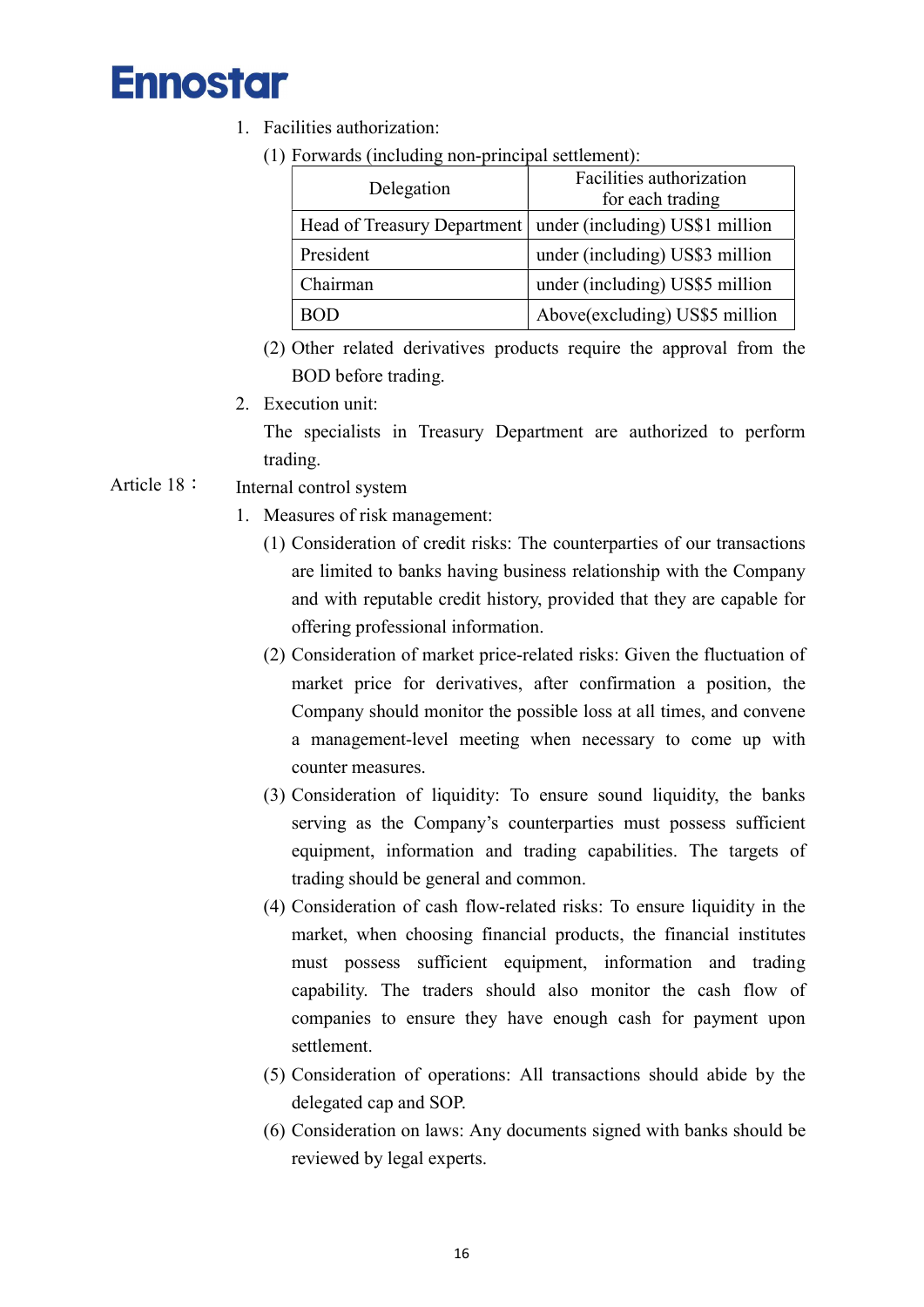- 2. Internal control:
	- (1) Traders, registrants and settlers may not work as each other's acting or duplicate job function.
	- (2) The registrants should confirm the accounting book or legal certificates with banks.
	- (3) The registrants should specify details of trading on the summary of unwinding positions (amount, exchange rate, banks, and maturity date) and the auditors should focus on whether the total transaction amount and SOP are compliant with internal rules.
- 3. Regular evaluation:
	- (1) The traders should request the counterparties (banks) to provide pricing of all types of trading details and current exchange rate, and evaluate P/L twice a month (in the middle and end of each month) before submitted to the head of Treasury Department for review and approval.
	- (2) The P/L should be settled based on market value on quarterly, semi-annually and annually basis and disclosed in financial statements.

#### Article 19: Internal audit system

The internal auditors should understand the rationality of internal control on a regular basis and write an audit report after auditing trading department's compliance with the procedure. The audit report should be merged with the annual inspection plan of internal audit. Any major violation should be notified to each supervisor in a written notice and upload the afore-stated audit report, along with the implementation status of annual inspection project on internal audit, to the website appointed by regulators prior to February end of the following year.

#### Article 20: Methods of regular assessment and handling abnormal situations

- 1. The BOD appoints senior managers to monitor at all times the supervision and control of risks related to derivatives transaction. The BOD should also evaluate whether the performance of such trading is subject to the existing management strategies and whether the risk tolerance is acceptable.
- 2. The BOD authorizes senior managers to evaluate whether the current risk management measures are appropriate and compliant with the procedure on a regular basis.
- 3. Supervise trading and P/L. Upon any discovery of abnormal cases, the head of Treasury Department should adopt necessary measures and report to the BOD immediately. If independent directors are in place, the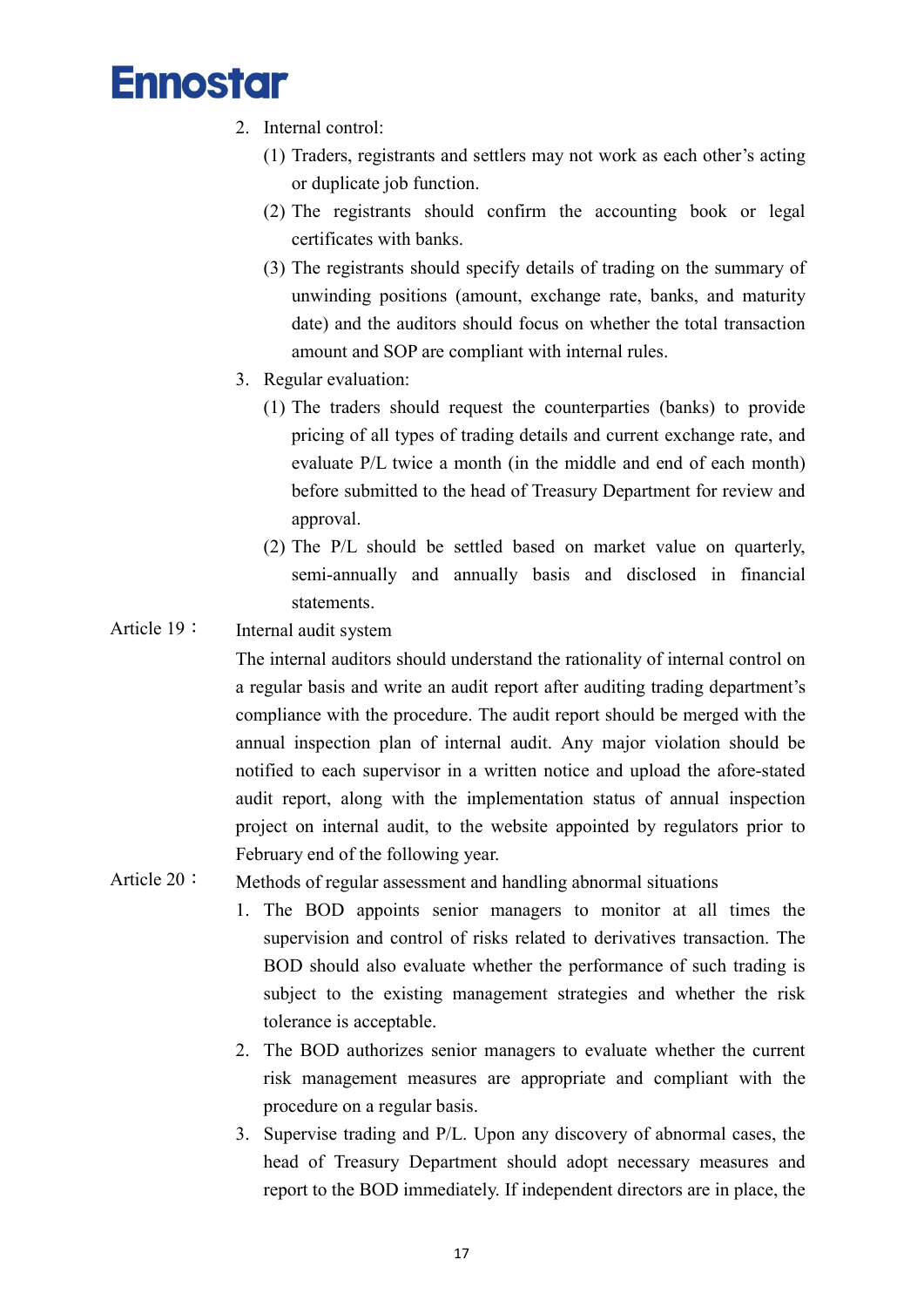BOD should invite independent directors to attend the meeting and express their opinions.

- Article 21: Announcement of information
	- 1. If any trading of derivatives suffers loss up to the entire loss limit of the procedure or the cap of the individual contract, the Company is required to announce related information on the website appointed by the regulators within 2 days after the occurrence date.
	- 2. Prior to the 10th of each month, the Company should upload the status of derivatives trading of the Company and subsidiaries of non-listed companies as of last month end to the website appointed by the regulators with regulated format.
- Article 22: For derivatives transactions, the Company should prepare a record book to detail the category summary, amount, approval date of the BOD, and items of regular evaluation on the transactions into the record book.

Section 4 Corporate mergers, demergers, acquisitions, and transfer of shares

- Article 23: The "assets acquired or disposed through mergers, demergers, acquisitions, or transfer of shares in accordance with law" in the Procedures refers to the assets acquired or disposed subject to Business Mergers and Acquisitions Act, Financial Holding Company Act, The Financial Institutions Merger Act or other laws via corporate merger, demergers, acquisition, or transferred company shares (hereinafter "transfer of shares") via new issuance subject to Article 156-3 of Company Act.
- Article  $24:$  For any corporate merger, demerger, acquisition, or transfer of shares, the Company should engage accountants, lawyers or security underwriters to comment on the rationality on the proportion of equity swap, transaction price, cash dividend to the shareholders or other properties before BOD meeting. And these comments should be submitted to the BOD for discussion and approval. But the Company mergers the subsidiary which issued shares or capital is directly or indirectly 100% be held by the Company, or mergers between subsidiaries which the Company separately holds 100% issued shares or capital, the provision above do not apply.
- Article 25: Prior to any merger, demerger, or acquisition that the Company participates, the Company should include the important content of the agreement and related items in a document, along with afore-stated professional comments and meeting notice, and distribute to the shareholders before the convention of Shareholders' Meeting. This information will be the reference for shareholders on whether or not they would agree on the merger, demerger or acquisition. Unless otherwise stated in other laws, the mergers,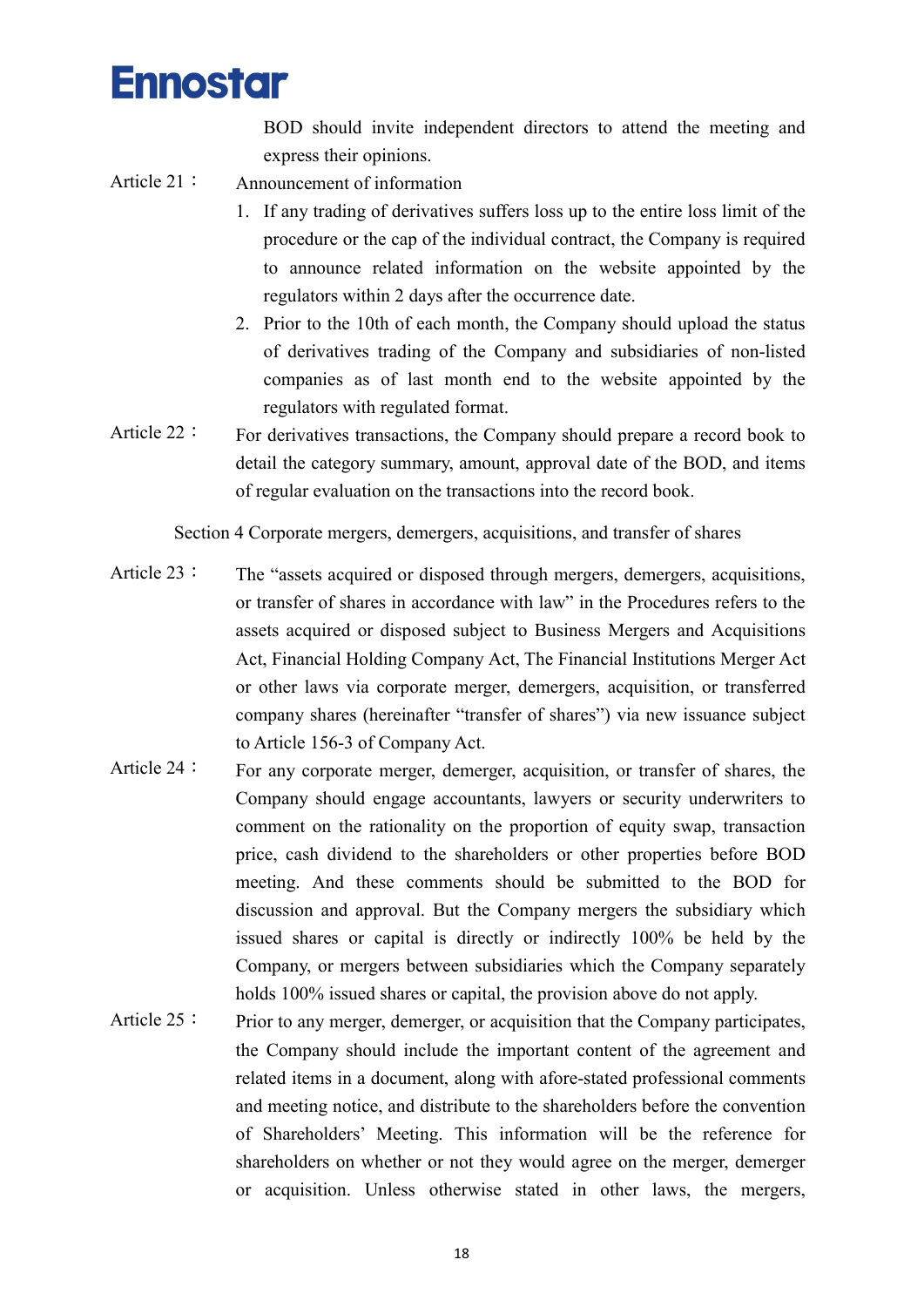demergers, or acquisitions of the Company requires the approval of the shareholders in Shareholders' Meeting.

In the case of failed convention of Shareholders' Meeting as a result of insufficient number of attendants, insufficient voting rights or other legal restrictions for the Shareholders' Meeting of any party involved with the merger, demerger, or acquisition, or the resolution/proposal related to the merger, demerger, or acquisition is denied by shareholders, both parties should immediately make announcement to the public and explain the reasons, follow-up process, and estimated date of the next Shareholders' Meeting.

Article  $26:$  Unless otherwise indicated in other laws or any special reasons requiring pre-approval by the regulators, the Company should convene the BOD meeting and Shareholders' Meeting on the same day with the company participating the mergers, demergers, or acquisition to decide related matters of such mergers, demergers, or acquisition.

> Unless otherwise indicated in other laws or any special reasons requiring pre-approval by the regulators, the Company should convene the BOD meeting and Shareholders' Meeting on the same day with the company participating the transfer of shares.

> The Company should retain the following information in a complete written form for 5 years in case of future inspection when participating any merger, spin-off, acquisition or transfer of shares:

- 1. Basic profile of people: Including the titles, names, ID numbers (or passport numbers for foreigners) of everyone participating or executing the mergers, demergers, acquisitions, or transfer of shares prior to the announcement of such news.
- 2. Important dates: Including the dates of signing letter of intent or MOU, engagement for financial or legal consultants, signing the contracts and BOD meeting.
- 3. Important documents and meeting notes: Including the plan of mergers, demergers, acquisitions, or transfer of shares, letter of intent or MOU, important contracts and meeting notes of BOD meetings etc.

In the case of participating mergers, demergers, acquisitions, or transfer of shares, The Company should upload the information stated in Subparagraph 1 and 2 within 2 days after the occurrence date of the BOD approving the resolution to the internet system in regulated format for FSC's future review.

If the company participating in the Company's merger, demerger, acquisition, or transfer of shares is not a listed/OTC Company, the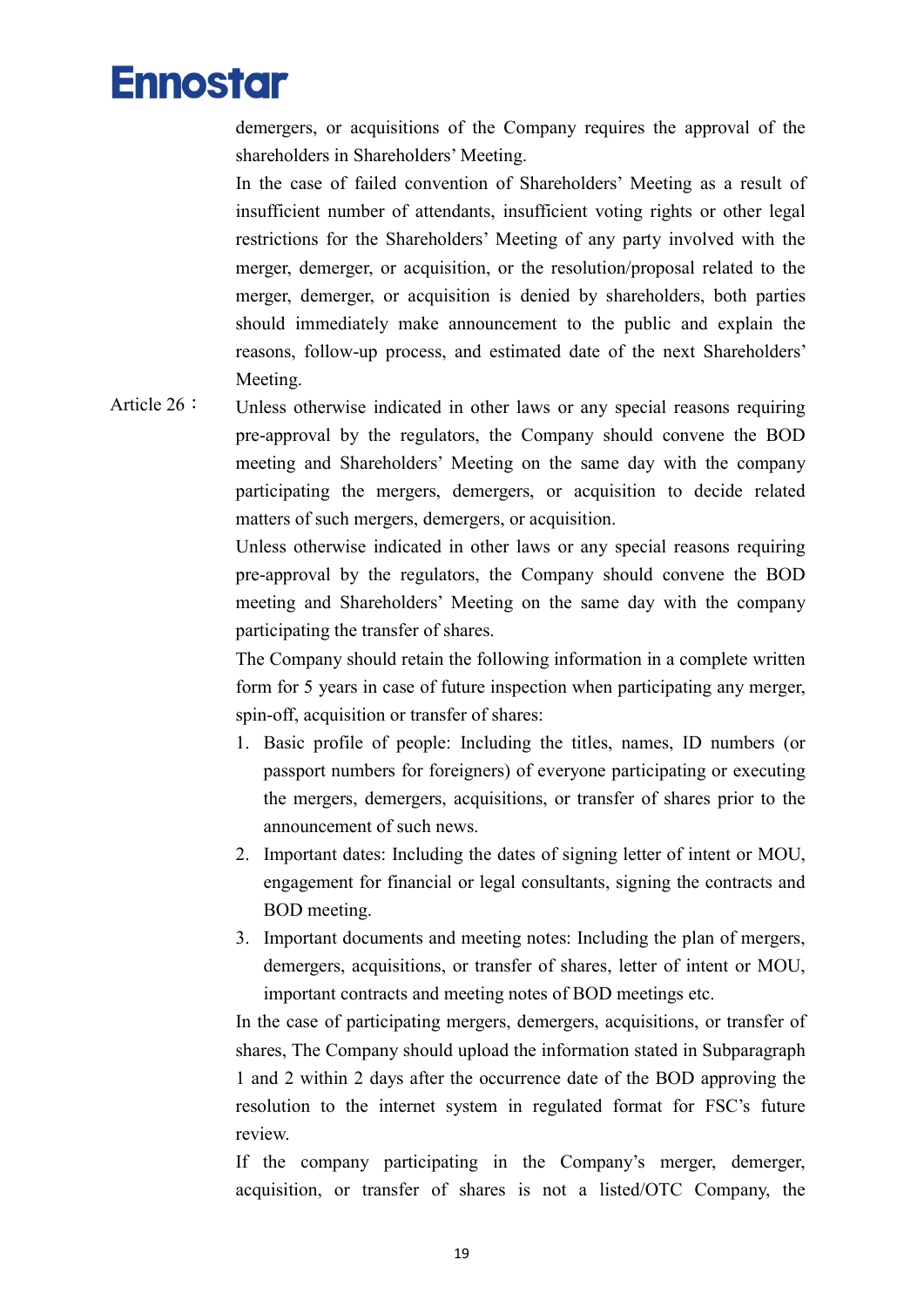Company should sign an agreement with the company and process according to the stipulation in foresaid two Paragraphs.

- Article 27: The Company and all the other participants or people informed of the plan of merger, demerger, acquisition, or transfer of shares should provide confidentiality agreement. Before releasing any message, they should not disclose the content of the plan to anyone. Nor should they subscribe to/sell the stocks of all the related companies in the merger, spin-off, acquisition or transfer of shares, or other equity-related securities in their own or others' names.
- Article 28: When the Company participates in a merger, demerger, acquisition, or transfer of shares, except for the following situations, the percentage of equity swap or acquisition price should not change without a reasonable rationale (and the changes should be noted in related contracts):
	- 1. Capital injection by cash, issuance of convertible corporate bonds, non-payment dividends, issuance of equity warrant bonds, equity warrant special shares, equity warrants and other equity-related securities.
	- 2. Any disposing of assets imposing major impacts to the Company's financial status.
	- 3. Any major disaster or great revolution of technologies that heavily impact the equities or securities' price of the shareholders.
	- 4. Any of the companies participating in the merger, demerger, acquisition, or transfer of shares purchase treasury stock.
	- 5. The entity of the companies participating in the merger, demerger, acquisition, or transfer of shares or the number of branch areas has changes.
	- 6. Other conditions pursuant to changes in the contract and disclosed to the public.
- Article 29: When the Company participates in a merger, demerger, acquisition, or transfer of shares, the related contract should specify the rights and obligations of the Company and the following:
	- 1. Handling of contract breaking.
	- 2. Handling principles for issued equity-related securities or purchased treasury stock from the merged or demerged companies.
	- 3. Handing principles of purchasing treasury stocks (and the number of such acquisition) after equity swap date by the participating company.
	- 4. Handling methods for any changes of the participating entity or number of business areas.
	- 5. Estimate execution progress and complete dates.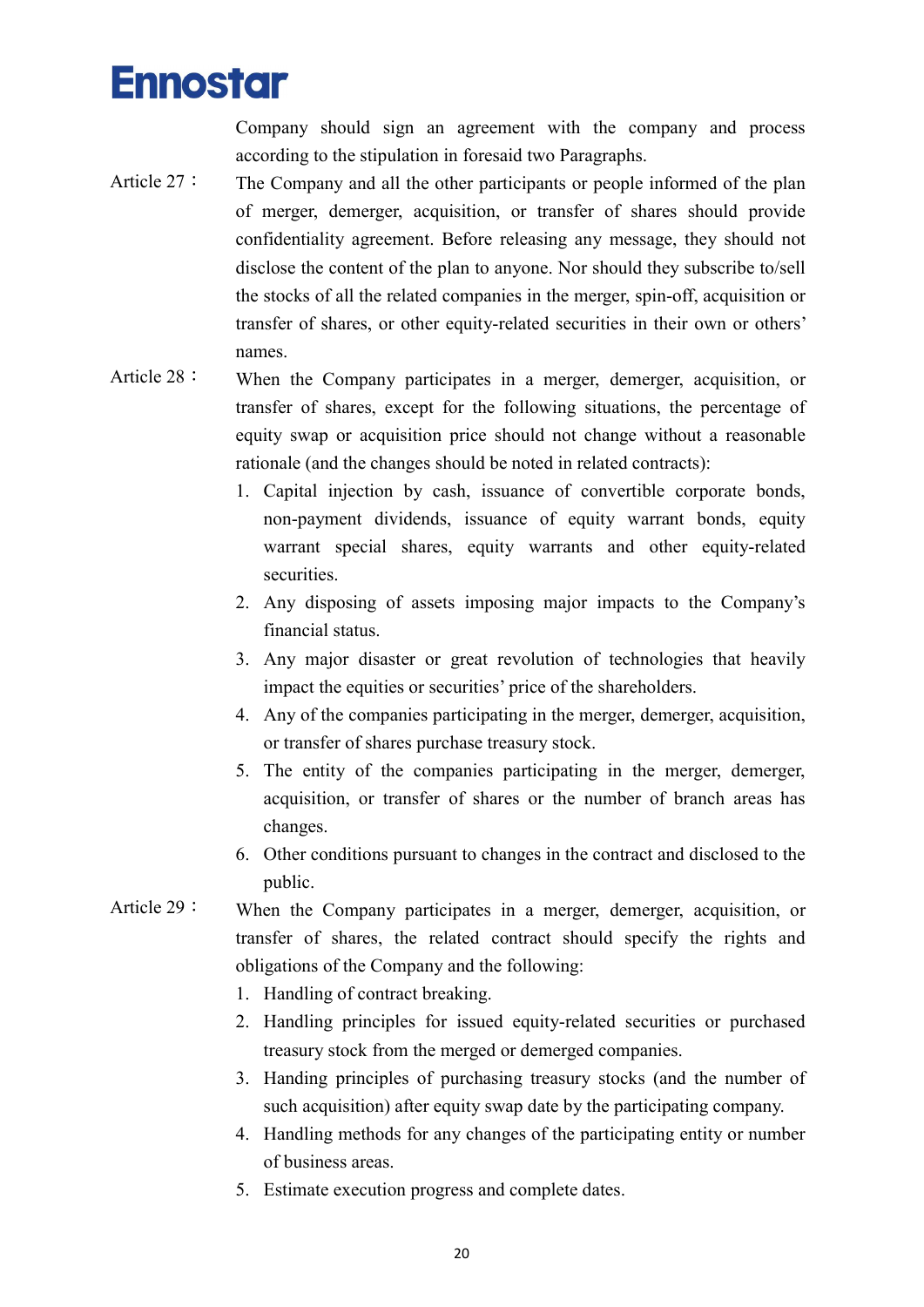- 6. Handling procedures of an estimate Shareholders' Meeting in case the project fails to meet the deadline of completion.
- Article 30: If any party participating the merger, demerger, acquisition, or transfer of shares plans to conduct another merger, demerger, acquisition, or transfer of shares after disclosing the information for the transaction, unless 1) the number of participating entities reduces and the Shareholders' Meeting has concluded to authorize to the BOD on changing delegations, or 2) the Shareholder's Meeting has concluded the participating company is exempt from convening another Shareholder's Meeting for another resolution; the completed procedures or legal acts in the transaction should be repeated by all the participating companies.
- Article  $31:$  If any participating company in the merger, demerger, acquisition or transfer of shares is a not a public company, the Company should sign an agreement with the non-public company pursuant to Articles 26, 27 and 30.

Article 32: Penalty

If any director, supervisor or manager of the Company breaches any rule in "Regulations Governing the Acquisition and Disposal of Assets by Public Companies" and indemnify the Company, he or she should be discharged of duty.

If any execution staff related to the Company violates the above-stated SOP or handing principles, he or she should follow the internal policy on performance review and reward/penalty.

Article 33: The SOP, and any amendment thereto, should be put into force after approve by the BOD and Shareholders' Meeting, and submitted to each supervisor. If any director expresses objection with a record or written statement the Company should submit such objections to each supervisor. When the Company has independent directors in place, the Company should consider each independent director's comment when submitting any application of acquiring and disposing assets to the BOD for discussion. In

case of any objection or comment to put hold of the application, the meeting notes of the BOD should be noted.

When the Company has formulated the Audit Committee, any major transaction of assets or derivatives should receive approval from 50% of the Audit Committee and submit to the BOD for approval.

The afore-stated cases should obtain concurrence of 2/3 members from the BOD' directors if they do not receive the approval from 50% members in Audit Committee. And this situation, along with the resolution of Audit Committee, should be noted in meeting notes.

The afore-stated "Audit Committee members" and afore-stated "all